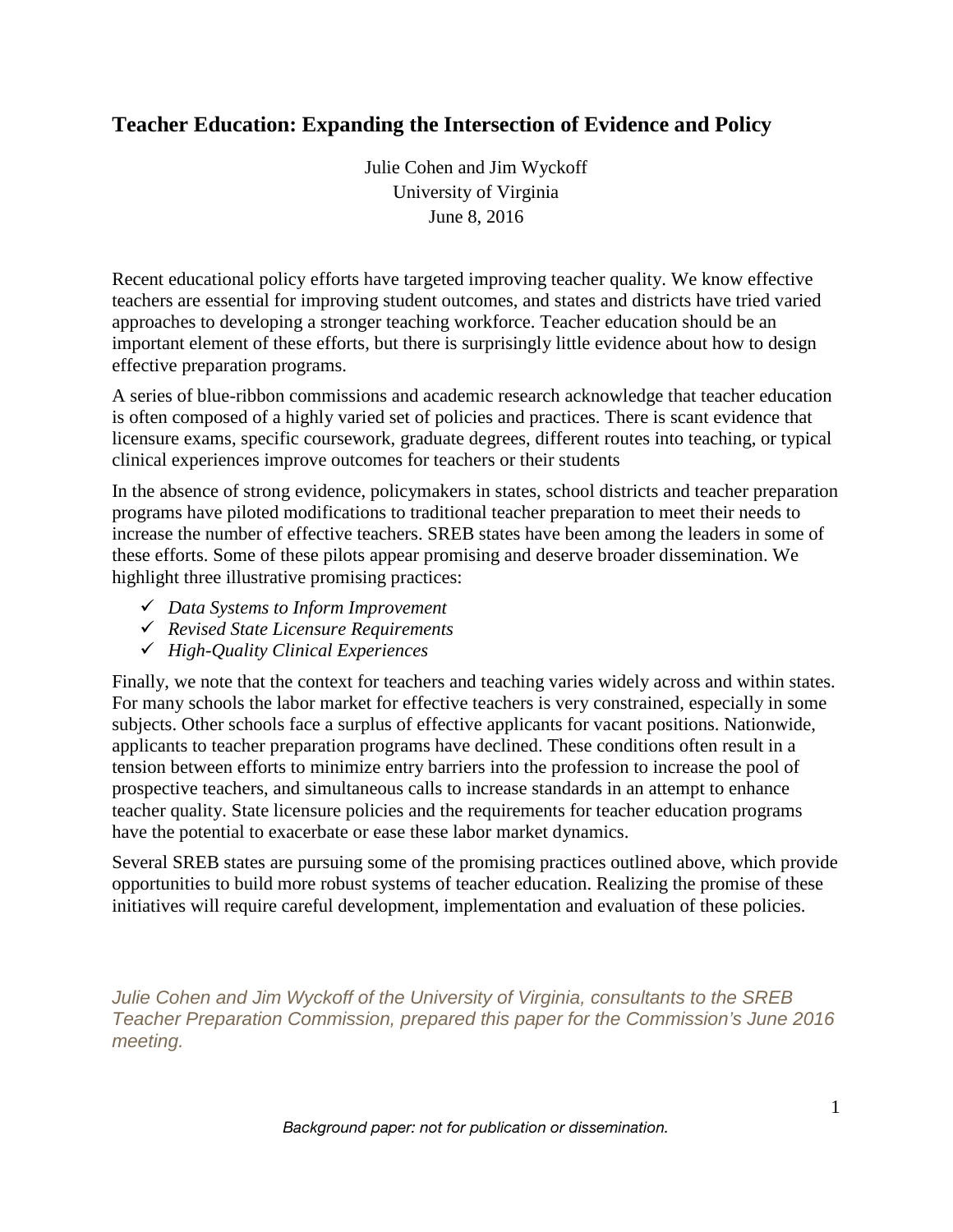## **The Importance of Evidence**

Teachers matter. Evidence suggests that teachers are the single most important school-based lever for improving student outcomes in both the short and long term (Chetty, Friedman, & Rockoff, 2014). We also know that all teachers are not equally effective (Rockoff, 2004). Many states experience substantial variation in teacher quality, which exacerbates differences in student achievement and later life outcomes. The question then becomes how do we recruit and prepare large numbers of "effective" teachers?

Teacher preparation has the potential to profoundly improve teacher effectiveness and student outcomes. To date we have only limited evidence of the practices that realize this potential. Policies governing teacher preparation vary widely across states, are poorly informed by data and evidence, and are typically not structured to facilitate improvement. Historically accreditation and licensure requirements have focused on program inputs, such as courses taken, rather than program results. Teacher education programs do not use common outcome measures, which further limits the potential for comparisons of graduate effectiveness.

*Rigorous evidence is essential. For example, despite the obvious conceptual appeal, the overwhelming conclusion of rigorous research is that an MA in education does not result in more effective teachers. It may be that graduates of some MA programs indeed are more effective, but merely requiring a master's degree, as eight states currently do, is likely a waste of valuable resources and time.*

Lacking the adequate data, too many policies privilege measures that have intuitive appeal but little to do with improving teacher performance. Quite simply, intuition and personal anecdotes are not just unhelpful; they often move us further from improved student outcomes than no policies at all. As a result, too many teachers enter classrooms ill-equipped to teach effectively. Teachers do

improve "on-the-job," but not until several cohorts of students have potentially received substandard instruction.

Several states are exploring policies to mitigate this wasteful process and support meaningful and ongoing improvements in teacher education. In this paper, we explore the available evidence on components of teacher education, the current structure of teacher education in SREB states, and a few illustrative promising practices that could inform more thoughtful development of teacher education policy.

## **The Makeshift Landscape of Teacher Education**

Teachers are prepared by more than 2,000 providers across the United States. There are vast differences among these providers in the focus and intensity of coursework, fieldwork, and assessments. In particular, many highlight the differences between traditional preparation programs, which lead to university degrees, and alternative certification programs (e.g., Teach for America), which are typically short (e.g., six weeks) but intense. Even this distinction misrepresents variation within each pathway. For example, several states, such as New York, require alternative route teachers to earn a master's in education during the first few years of their careers.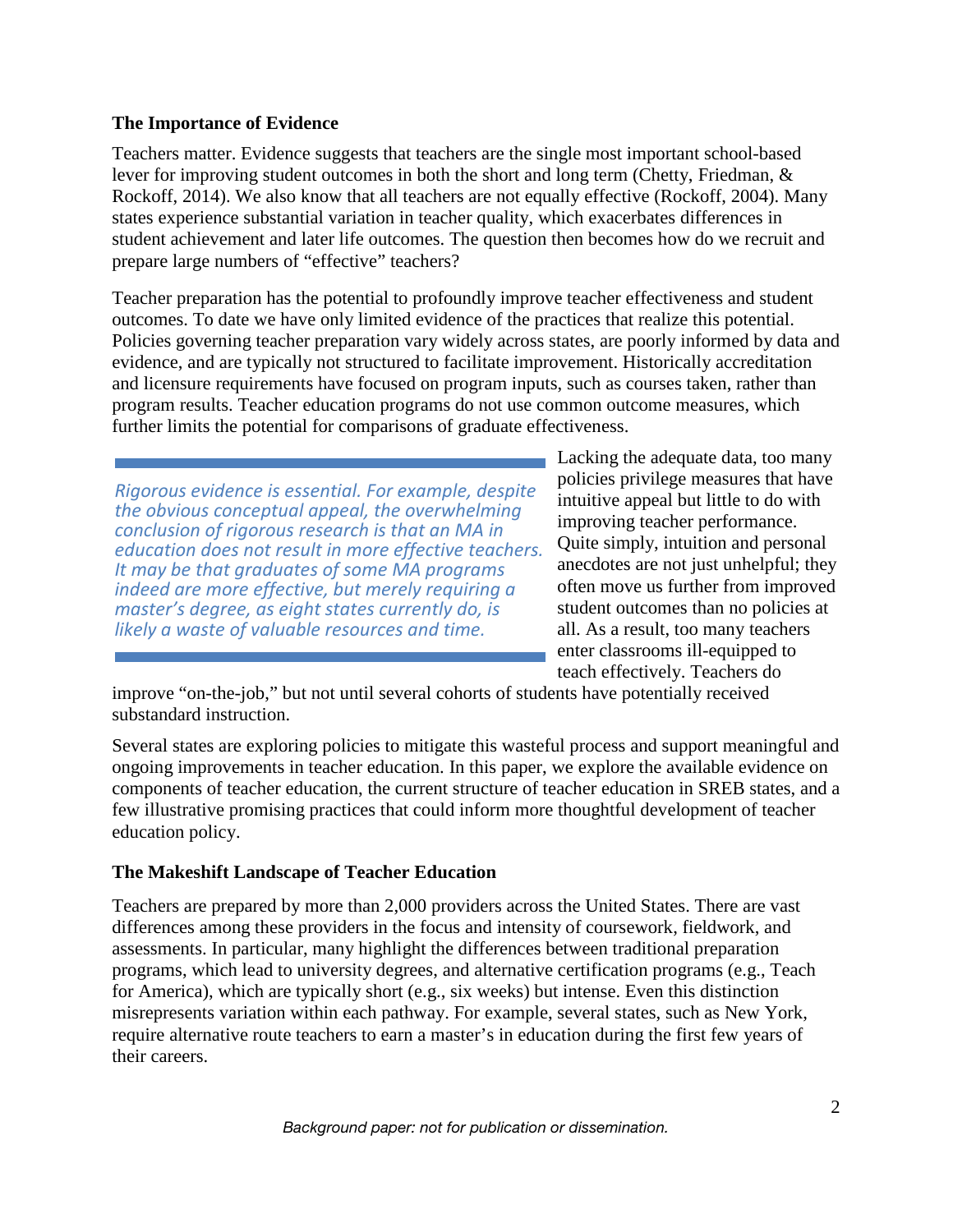Some contextual features are worth noting when considering the landscape of teacher preparation in America:

- Currently more than 80 percent of prospective teachers graduate from university-based preparation programs. Only 10 to 15 percent of program completers are prepared in alternative routes, but in some states, such as **Louisiana**, it is greater than 50 percent (see Appendix Table  $1$ ).<sup>1</sup>
- State policymakers set teacher certification and licensure requirements to insure all teachers have some common set of training experiences. These requirements vary widely across states, but typically include coursework, student teaching, and licensure exams intended to measure teacher candidates' understanding of relevant content and pedagogy. (Specific examples of this variability are provided for SREB states below.)
- Compliance with accreditation requirements often limits structural variance between programs. Many university based programs, for example, "look the same" based on course requirements. Some argue that these state or federal requirements limit innovation in program design.
- Structural similarities may mask differences in the sequence or quality of the coursework or fieldwork available within or across different programs.
- In certain fields (STEM, special education), we are facing dire teacher shortages. There is a tension between higher standards for teacher preparation in an attempt to improve student achievement and a pressing need to recruit more teachers. This tension is further complicated by the myriad goals often ascribed to teacher preparation, including achieving a diverse teacher workforce.
- For accreditation purposes, most preparation programs collect data about program requirements and to some extent the performance of graduates. However, such data is often idiosyncratic to the program and of little use in comparing programs or assessing the effectiveness of program characteristics.

Many of these requirements make intuitive sense. For example, prospective physics teachers must take physics courses. However, there is often little evidence to confirm that these requirements improve teacher effectiveness. In some cases, the evidence suggests ill-informed policies have reduced teacher quality by screening out otherwise effective teachers, as noted above with states requiring teachers to earn a master's degree before receiving full state certification. There is a tension between using certification requirements in an attempt to raise teacher effectiveness and the potential that such requirements inappropriately reduce teacher supply.

<sup>&</sup>lt;sup>1</sup> Authors calculation based on U.S. Department of Education Title II data downloaded at https://title2.ed.gov/Public/Home.aspx .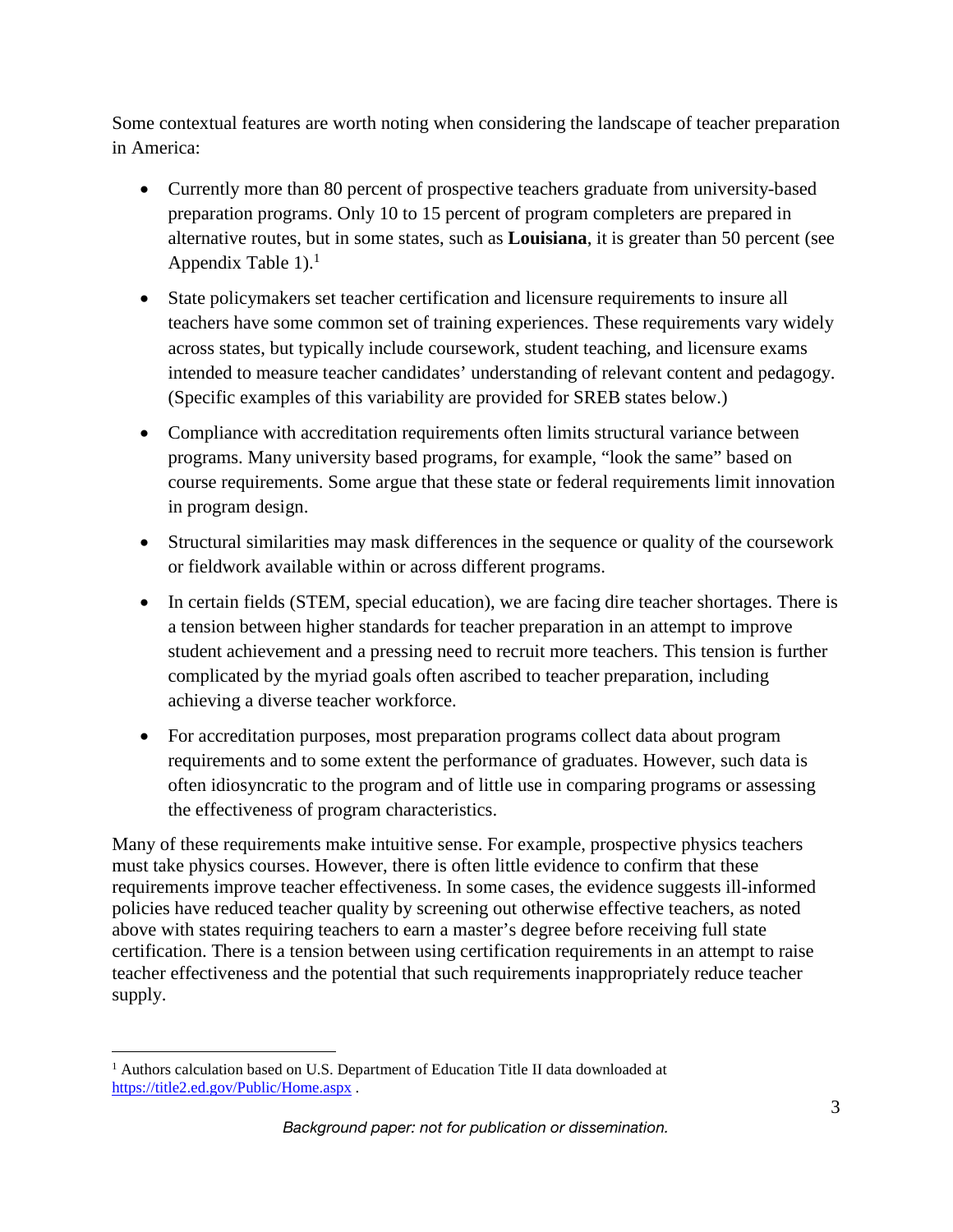## **Too Little Evidence**

Teacher preparation begins with the selection of candidates for preparation programs and continues through coursework, pre-service student teaching, and early career experiences like induction, mentoring, and professional development. Some

*"There is currently little definitive evidence that particular approaches to teacher preparation yield teachers whose students are more successful than others…" (National Research Council, 2010)*

experiences are more formal or structured than others, but all are intended to provide teachers with knowledge and skills that promote effective teaching.

The evidence on practices in teacher education that make a difference, whether measured by assessments of teacher effectiveness or by demonstrated ability to improve student outcomes, is very thin. Below we examine the currently available evidence for each of the major components of teacher preparation.

## Selection of Teacher Candidates and Teachers

*Most states require prospective teachers to exceed some threshold requirements in pedagogy and content to become teachers. Unfortunately, to date, few of these requirements have been linked to more effective teaching on-the-job. A new wave of requirements grounded in practice offer promise.* Teacher selection occurs at multiple stages—at entry to teacher education, during teacher education, and at entry to full-time teaching. The only evidence on the effects of selection at entry to preparation programs comes from Teach for America (TFA), which focuses on identifying candidates who will become strong teacher-leaders.

TFA employs an extensive and rigorous screening process that selects roughly one in ten applicants. Dobbie (2011) finds the criteria on which TFA selects its candidates are associated with meaningful gains in student achievement once these candidates become classroom teachers. The lack of research on selection into traditional teacher education is an important gap in knowledge that may reflect few systematic efforts to differentiate among applicants.

We are unaware of any research that examines the effect of "performance screens," or measures designed to identify and remove teacher candidates during preparation programs. However, this would seem to be an important stage in teacher development when teacher educators and mentors in field placements might help identify areas for improvement and cases when a candidate should exit teacher preparation entirely.

There is more robust research examining the effects of teacher candidates' attributes in the hiring process.

• Traditional credentials such as academic background certification exam scores and certification status, masters degrees and college entrance exam scores individually provide weak signals of future productivity. (Kane, Rockoff & Staiger, 2008 Clotfelter, et al., 2007; Harris & Sass, 2011)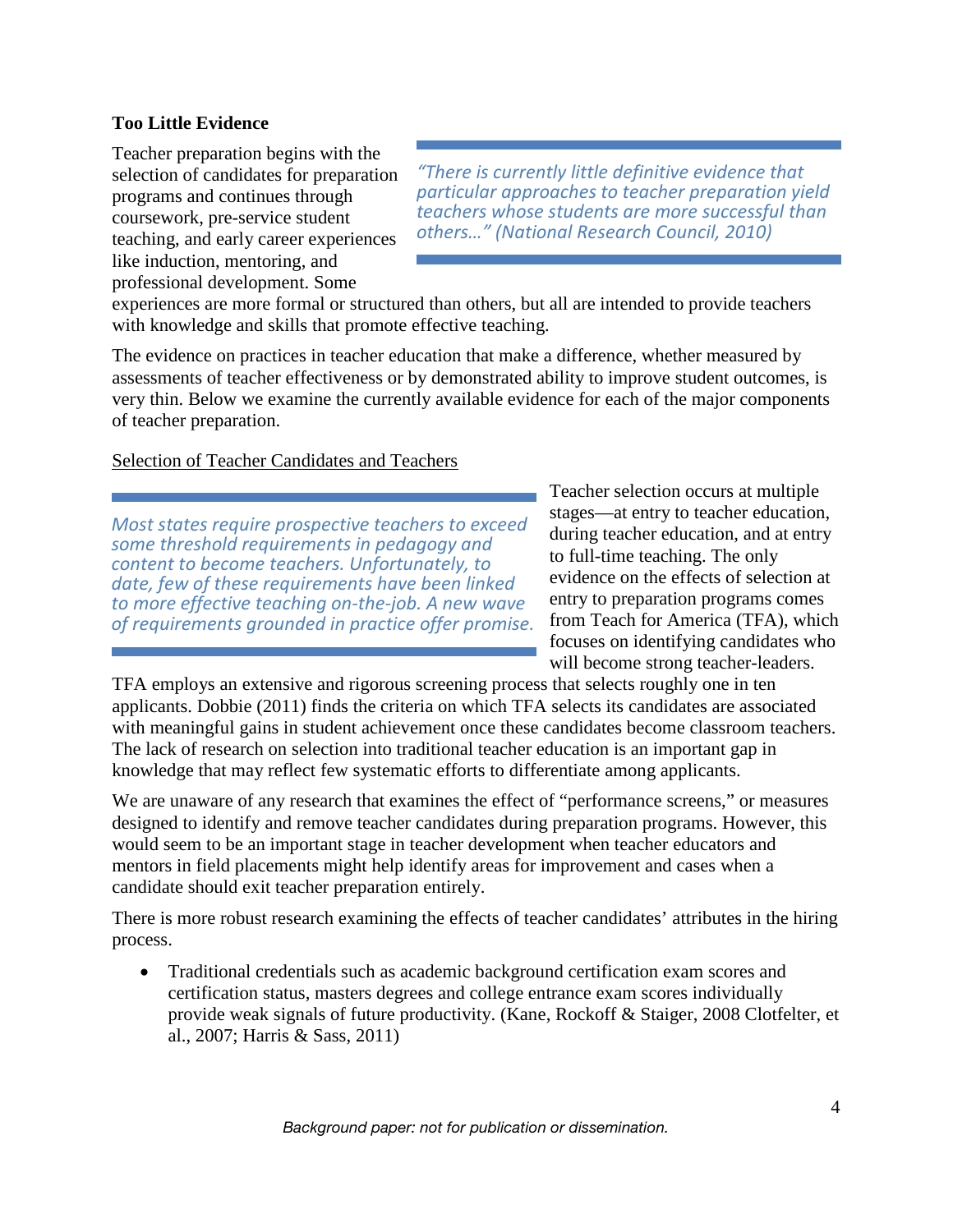- When taken together, these attributes provide a stronger, but still modest, signal of teachers' ability to improve student achievement (Boyd, Grossman, Lankford, Loeb & Wyckoff, 2006; Clotfelter et al., 2007).
- Some studies have moved beyond these qualification-based measures of teachers to explore how leadership and personality traits such as perseverance may predict future effectiveness (Rockoff & Speroni, 2010; Rockoff, Jacob, Kane & Staiger, 2011; Duckworth, Quinn & Seligman, 2009). These too are associated with only modest gains in student achievement.
- Very recent work suggests that qualifications such as undergraduate GPA and screening measures, such as a mock teaching lesson, predict teaching effectiveness very well (Jacob et al., 2016). This is quite suggestive of factors that could be employed not only at hiring but also at licensure and during teacher education. In addition, a newly released study finds that passing edTPA, a certification exam employed in several states, is predictive of student achievement scores in English language arts once teachers are on the job, but not of student math achievement (Goldhaber, Cowan and Theobald, 2016).

We also know that teachers learn a great deal "on the job" (summarized in Atteberry et al., 2015), which theoretically, they would be better served learning in their preparation programs. We might hypothesize that particular programs or training methods help explain the variation we know exists among teachers. The extant literature is, unfortunately, thin and largely inconclusive about which features of preparation are associated with differences in outcomes.

#### Routes into Teaching

The relative effectiveness of alternative certification versus traditional teacher preparation routes has been the focus of much research. While findings vary slightly in different studies, differences *within* traditional and alternative preparation routes are far greater than the differences between programs.

*Knowing a prospective teacher's preparation route or program is not a reliable indicator of his or her effectiveness in raising student test scores. This strongly suggests that policymakers should focus on components of teacher preparation, not routes or programs.*

(Boyd et al., 2006, 2009; Constantine, et al., 2009; Henry et al., 2014; Kane, Rockoff, and Staiger, 2008). For example, a rigorous study of the Boston Teacher Residency (BTR), found that the variation in performance among BTR graduates and traditionally prepared Boston teachers is far larger than the differences in average performance between the two groups (Papay, West, Fullerton, & Kane, 2012).

Some studies suggest individual programs may be associated with differential effects on student achievement (Gansle et al., 2012; Goldhaber et al., 2013; Koedel et al., 2015; Lincove et al., 2013; Mihaly et al., 2013). However, it is difficult to determine policy implications of these findings, as there is not a consistent pattern among the characteristics of differentially effective programs.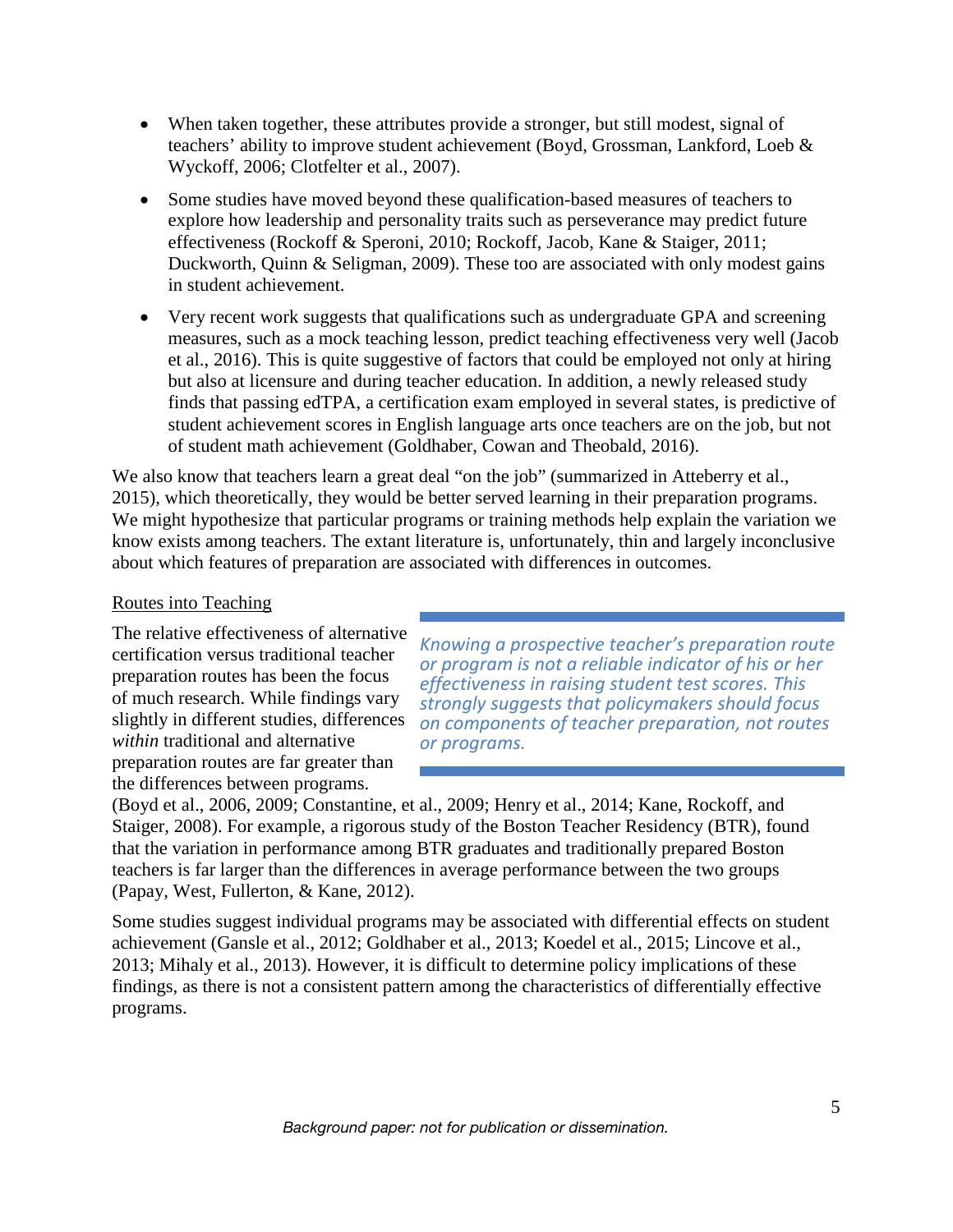#### Coursework and Content Knowledge:

If teacher education makes a difference for novice teacher readiness, then one would imagine the sequence or content of coursework would also prove consequential.

Some studies that find that strong content knowledge (e.g., Hill, Rowan,

*Law and medical schools have common curricula taken in specific sequences. Teacher preparation programs have no such consistency, and comparatively few studies have linked course taking to outcomes.*

and Ball, 2005) or teaching methods (Boyd et al., 2009) may predict improved student performance. Others find little or no relationship between course taking in teacher education and student outcomes down the road (e.g., Harris and Sass, 2007; Henry and Bastian, 2015). There is, however, suggestive evidence that stronger methods preparation may increase teachers' perception of readiness to teach and retention (Ingersoll, Merrill, and May, 2012; Ronfeldt, Schwartz, and Jacob, 2014). Given the high costs of teacher turnover, such outcomes are important.

Drawing from international evidence, countries whose students perform well on international proficiency tests require teachers to have deep content knowledge. However, there are many other factors that distinguish teacher preparation and teaching in these countries from the context in the U.S., so it is difficult to draw conclusions relevant to policy from such comparisons.

In sum, there is strong intuition and suggestive evidence that teacher education coursework and teacher's content knowledge may improve student achievement and teacher retention. There is also evidence that the coursework provided in many typical teacher education programs makes little difference for student outcomes. This suggests that states and preparation programs could design courses that make a systematic difference in increasing teacher effectiveness.

#### Clinical Experiences

Practice teaching in real classrooms is a hallmark of traditional teacher education. Clinical experiences such as student teaching allow teacher candidates to refine their skills with supervision and support. There is increasing evidence of the benefits of specific types of field experiences.

*Several teacher education programs insist on well designed and supervised field experiences. Research is showing that high-quality field experiences can make an important difference in teacher effectiveness when candidates take their first teaching position.*

First, novices benefit most from the guidance of an effective mentor teacher whose instructional approach is aligned with the approach advocated by the teacher education program (e.g., Boyd et al., 2009; Ronfeldt, Reininger, and Kwok, 2013). Second, teachers seem to benefit from student teaching in schools with similar student populations as the schools in which they intend to work (Goldhaber, Krieg, & Theobald, 2016; Ronfeldt, 2015). In other words, the "match" does seem to matter. Finally, there is evidence that those who student-teach in schools with lower levels of teacher turnover are more effective and to stay in teaching longer (Ronfeldt, 2012; Goldhaber et al., 2016). Despite this potentially promising evidence, research suggests preparation programs do not use these criteria in selecting field placement sites (Ronfeldt, 2015).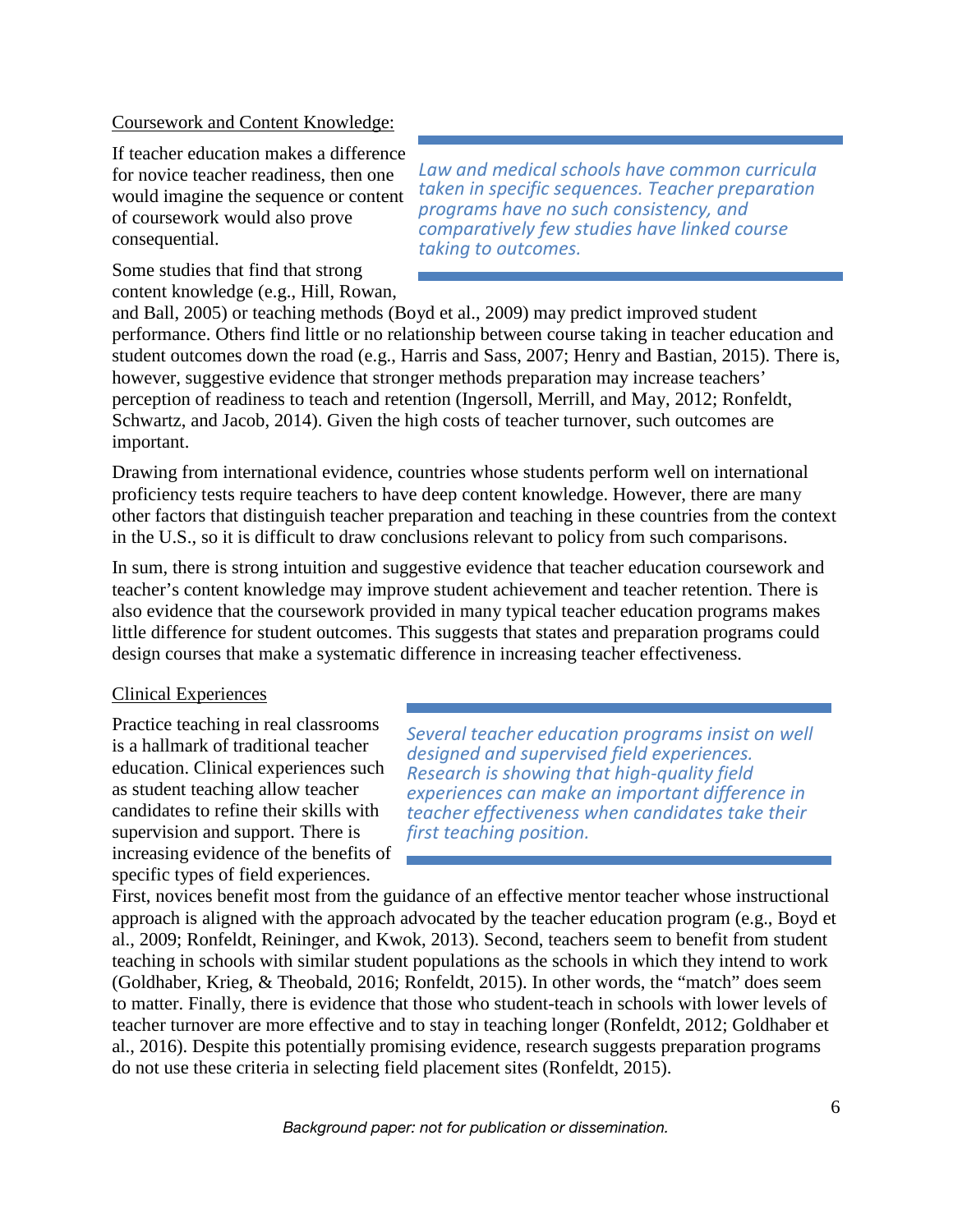Much recent innovation in teacher education has focused on clinical experiences. The urban teacher residency model has spread rapidly in the last ten years from three programs in Boston, Chicago, and Denver to scores of residencies nationwide (Sawchuk, 2011). On some measures, these programs perform quite well. An analysis of the Boston Teacher Residency, for example suggests that BTR graduates stay in the district substantially longer than other novice teachers and are far more racially diverse than other Boston public school teachers (Papay et al., 2012). That said, BTR graduates are no more effective at raising student test scores than other teachers with the same level of experience in ELA and substantially less effective in mathematics (Papay et al., 2012).

A number of university-based preparation programs are partnering with districts to prepare novices who better support local needs. The success of these models is predicated on effective collaborative, including data sharing about program graduates (Education First). While this model holds a great deal of conceptual promise, to date, little empirical research has examined the outcomes of such programs.

## **Policy Variability in SREB States**

*SREB states vary widely in their teacher licensure and teacher education policies and practices. Some variability responds to differing needs and context. Much can be learned from careful comparisons of these differing policies and practices.*

There is tremendous variation in the staffing demands and the teacher labor market characteristics across and within SREB states. The population of prospective teachers looks remarkably different in the DC suburbs of northern **Virginia** than in rural **Alabama**. As such, different states

have developed distinct approaches to preparing and licensing teachers. We detail some notable similarities and differences in teacher education practices and licensure requirements across the 16 SREB states (see Appendix Table 1 for a summary of licensure requirements in SREB states).

The 16 SREB states have notably different licensure requirements and vary substantially in possible pathways or routes into the profession. **Virginia,** for example, primarily recruits through university-based programs. Except for a small program designed for career switchers, the vast majority of prospective teachers in **Virginia** move through a traditional sequence of coursework and university supervised clinical experiences. In sharp contrast, alternative pathways proliferate in **Florida** and **Louisiana**. These include combinations of coursework at community colleges and clinical experiences, and entirely web-based preparation programs.

In many ways, the SREB states represent the national shift from university-based preparation to more diverse structures and pathways for teacher education. The majority of SREB states have existing partnerships with long-standing alternative route programs such as Teach for America (**Alabama, Arkansas, Delaware, Florida, Georgia, Kentucky, Louisiana, Mississippi, North Carolina, Oklahoma, Tennessee, Texas**). There are 16 distinct regions served by TFA in the southeast, far more than any other region in America. Several SREB states, including **Delaware, Louisiana** and **Tennessee**, have created residency programs that are district specific. Teach NOLA, for example, is an alternative route program organized through the New Teacher Project.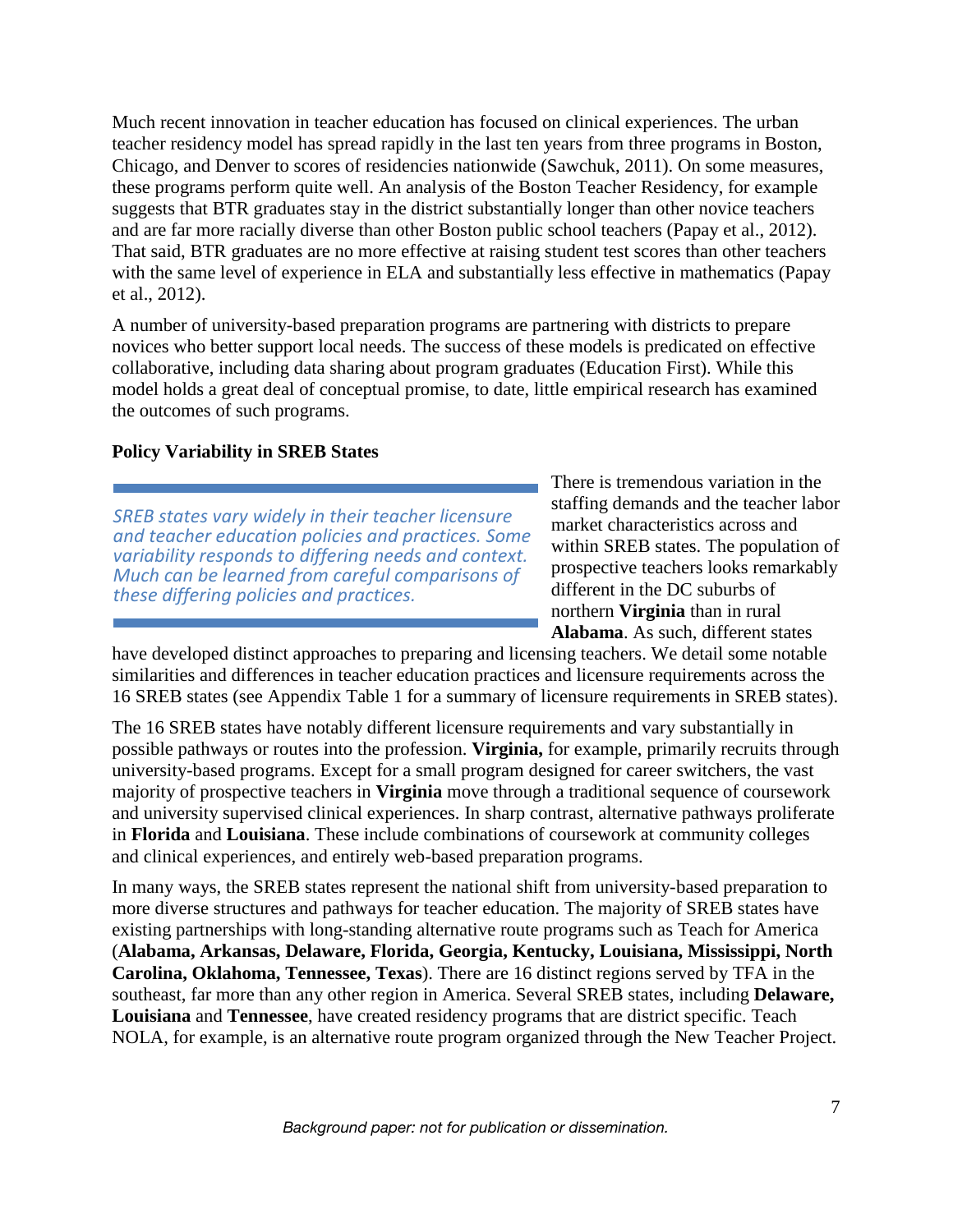SREB states also offer more streamlined alternative route approaches. Six SREB states— **Arkansas, Florida, Mississippi, Oklahoma, South Carolina,** and **Tennessee**—partner with the American Board for Certification of Teacher Excellence (ABCTE), an entirely web based accreditation program that advertises as "costing less than a single university-based teacher preparation course." Prospective teachers work through a self-paced, self-guided program that culminates with two multiple-choice assessments. The program is designed to address specific needs in the teacher workforce: more than 20 percent of the program graduates are non-white and approximately a third go into STEM fields. Principals report that ABCTE prepared teachers are equally effective as those who come through other routes. However, little empirical research has examined the outcomes of the program.

SREB states also vary substantially in terms of certification requirements. For example, **Arkansas** has a summer online course for certification along with a community college program that certifies teachers after nine Saturday sessions. This is quite different from states like **Delaware** or **Maryland** that have several alternative routes to licensure explicitly designed to address teacher shortages, but also require substantial coursework, supervision, and coaching despite the expedited pathway into the classroom.

There is also substantial variation in how SREB states are assessing and comparing teacher preparation programs in their states. In **North Carolina**, UNC Chapel Hill tracks all preparation programs in the state, including alternative route and university-based providers. **Tennessee and Louisiana** publish annual report cards of preparation programs that include impact on student outcomes. The majority of SREB states, however, do not publish information comparing different programs.

Many SREB states require state-specific tests for licensure, including **Virginia, Texas, Florida, Georgia,** and **Oklahoma**. States also have varied expectations around reciprocity, including different expectations around levels of experience teaching in other states. The only easy route to reciprocity across the 16 states is National Board Certification, which is relatively rare and requires years of experience far exceeding the national average. This makes license reciprocity and/or moving between states expensive and time consuming, perhaps creating a barrier to entry for states looking to attract new talent.

The clinical requirements for licensure in the SREB states are hard to determine, but also seem to vary within and across states. Many states--**Texas, Tennessee, Mississippi, Arkansas,** and **Alabama--** allow individual programs to determine what constitutes adequate experience in classrooms. Most states note that for alternative route programs, the first year teaching serves as an "internship" year, though there are seemingly few state-level requirements in terms of supervision or coaching in those internships (see Appendix Table 1 for details by SREB state).

Several states have begun requiring edTPA, a writing-intensive performance assessment for licensure. **Delaware, Georgia,** and **Tennessee** are developing policies requiring prospective teachers complete this assessment as a component of licensure. **West Virginia** and **Alabama** are also considering implementing similar policies. All the SREB states except for **Kentucky** have some teacher preparation programs that require edTPA for graduation. It is not yet clear the degree to which these new licensure assessments will shift teacher effectiveness in these states.

Different states approach levels of certification differently. Some, such as **Oklahoma** and **Texas,** only have certification at entry for the duration of a teaching career. Others have tiered licensure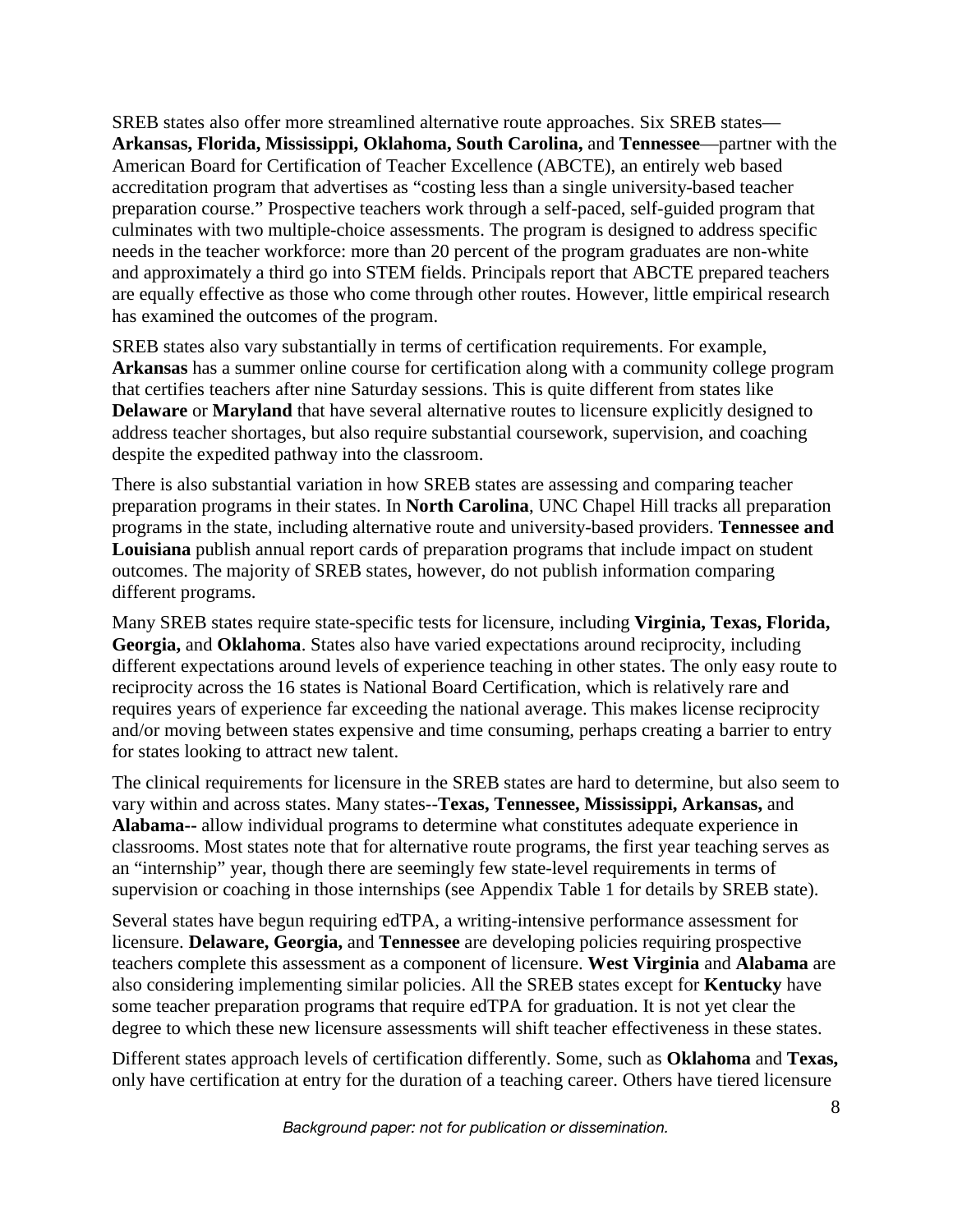based on: graduate coursework and years of teaching experience, teacher evaluation and student achievement data, and/or years of experience. In some states, teachers at higher tiers of certifications have higher salaries and/or additional responsibilities, such as mentoring or coaching (see Appendix Table 1 for details by SREB state).

## **Promising Practices: Towards Evidenced-Based Policies**

*Promising practices offer opportunities to build a culture of evidenced-based policies that address the varied needs of teachers and students.*

As we have described, evidence on which to construct rigorous state policies for teacher certification and preparation is currently lacking. In the absence of strong evidence, policymakers in states, school districts

and teacher preparation programs have piloted modifications to meet their needs for increasing numbers of effective teachers. Some of these pilots appear promising and deserve additional scrutiny. In other cases, individual research teams have worked with states or districts to collect systematic data connecting features of teacher preparation to outcomes such as student achievement.

Below we highlight three such promising practices that we see as illustrative of these efforts, but by no means exhaustive. We feature practices that are substantiated by large- scale descriptive data. We caution that while these practices do have an empirical basis, the extant evidence is not causal and does not rule out competing explanations for specific findings. Before states or districts make large-scale policy decisions, more robust and rigorous evidence of the effects of specific practices on student outcomes is warranted.

## *Data Systems to Inform Improvement*

The most promising ingredient for improved teacher preparation is the systematic development of relevant data. Teacher education programs, state certification offices and school districts have little to no comparative information regarding preparation candidates and graduates. As a result, there is little basis on which judge performance and make corresponding adjustments.

Building a robust understanding of how and for whom teacher preparation "works" is predicated on developing rich and sustained data systems about prospective teachers as they move through teacher preparation and into the field. What we know is very limited because data on teacher candidates and graduates is often housed in various locations

## **UNC Educator Quality Dashboard**

The UNC Educator Quality Dashboard serves as an interactive on-line tool for viewing and analyzing data reflecting our progress towards the goal of augmenting the quantity and quality of public school educators serving our state's students. The dashboard allows for increased transparency and ease in data access for education stakeholders, including educators, administrators, policymakers, parents, and students. The key outcome and performance indicators reflected in the dashboard provide data for each program on: Recruitment and Selection, Educator Preparation, Performance and Employment, and University-School Partnerships. The system is available at: http://eqdashboard.northcarolina.edu/

9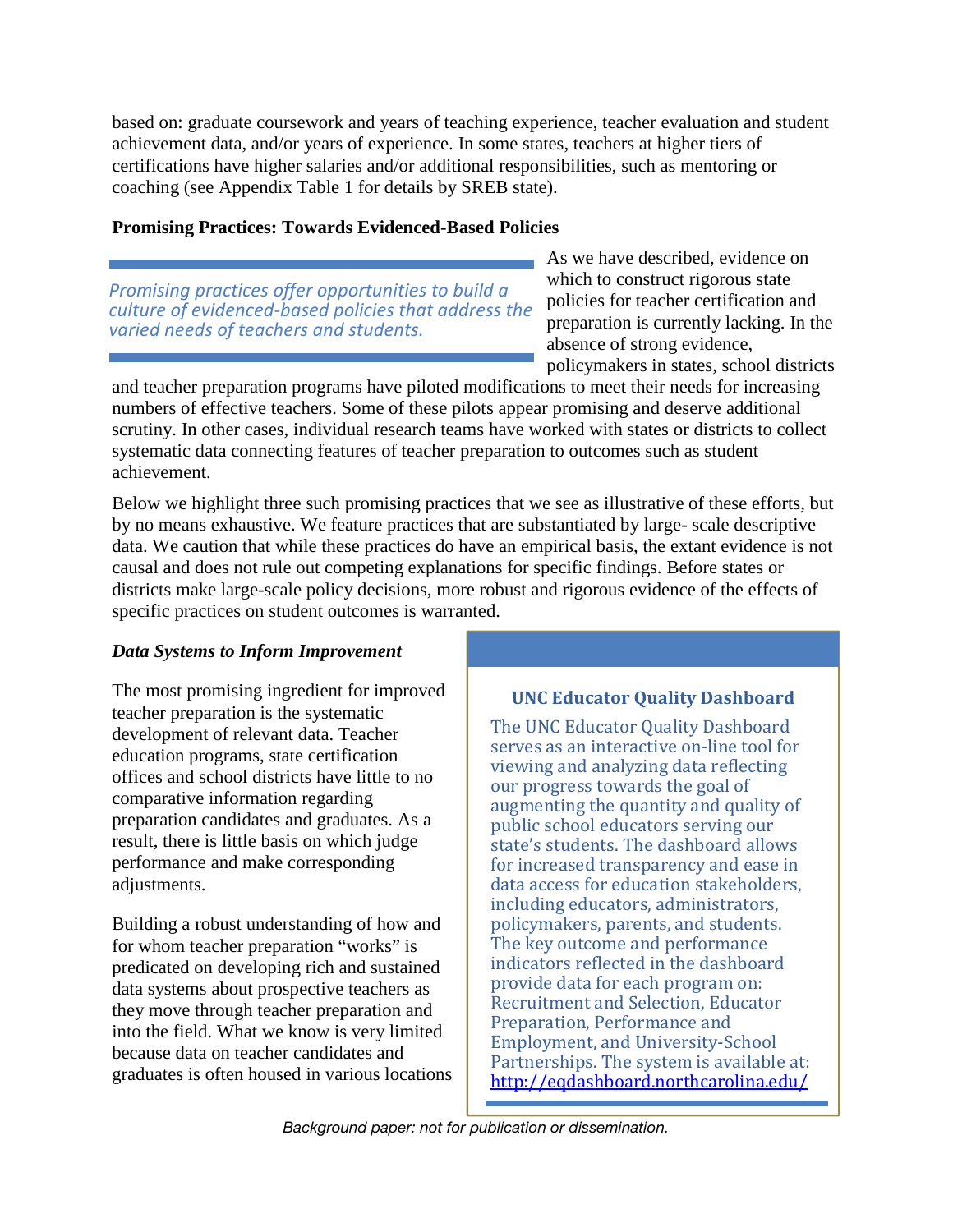and rarely assimilated, precluding a good understanding of the links between preparation and later career performance. States often control a variety of data that would allow the state and preparation programs to make evidence-based decisions about the focus and content of their programs. This information should include data for each program such as:

- $\checkmark$  required admission credentials.
- $\checkmark$  licensure exam results,
- $\checkmark$  enrollment,
- $\checkmark$  structure of clinical experience,
- $\checkmark$  student attributes of teaching position,
- $\checkmark$  teacher effectiveness on multiple measures including classroom observations and student outcomes, and
- $\checkmark$  teacher retention.

For example, the University of North Carolina teacher education schools have implemented such a system (see textbox). Louisiana also employs evidence on teacher effectiveness on the job to inform its review of programs. This has allowed these states to compare programs on common metrics and make these data available to prospective teachers and school districts recruiting recent graduates of these programs.

## *Revised State Licensure Requirements*

There is ample evidence that licensure requirements that rely on traditional certification exams of general content knowledge or pedagogical skills have little connection to the effectiveness of classroom teachers. As a result, many states are exploring the use of more practice-based alternatives. Some states are using more rigorous exams from the Academic Literacy Skills Test, designed to align with tougher college and career-readiness standards for students, to a more challenging Praxis core assessment. edTPA, described above, is designed to be more closely connected to the work of teaching. Prospective teachers video tape several lessons in real classrooms and provide extensive written reflection on their instruction. edTPA is touted as providing an authentic window into teaching practice and an effective determinant of whether a candidate is "safe to practice." As such, it is being used for consequential decisions in many SREB states and around the nation. Despite these sweeping changes in licensure requirements, there is only some evidence that passing any of these newer, more challenging exams is predictive of future effectiveness. Recent evidence from Washington State, where edTPA is consequential for licensure, suggests that those who pass edTPA have a greater impact on student achievement in reading (Goldhaber, et al., 2016). However, the same study concluded that passing edTPA was not associated with improving student outcomes in math.

There is, however, also increasing evidence that these shifts in licensure requirements negatively impact the diversity of the teacher workforce. For example, New York requires several new licensing exams, which only 41 percent of black candidates and 46 percent of Hispanic candidates passed on their first attempt, compared with 64 percent of white candidates (Harris, 2015). As SREB states are implementing many of these tests, they have a unique opportunity to examine how these tests influence teacher effectiveness and other outcomes, including the diversity of the teacher workforce.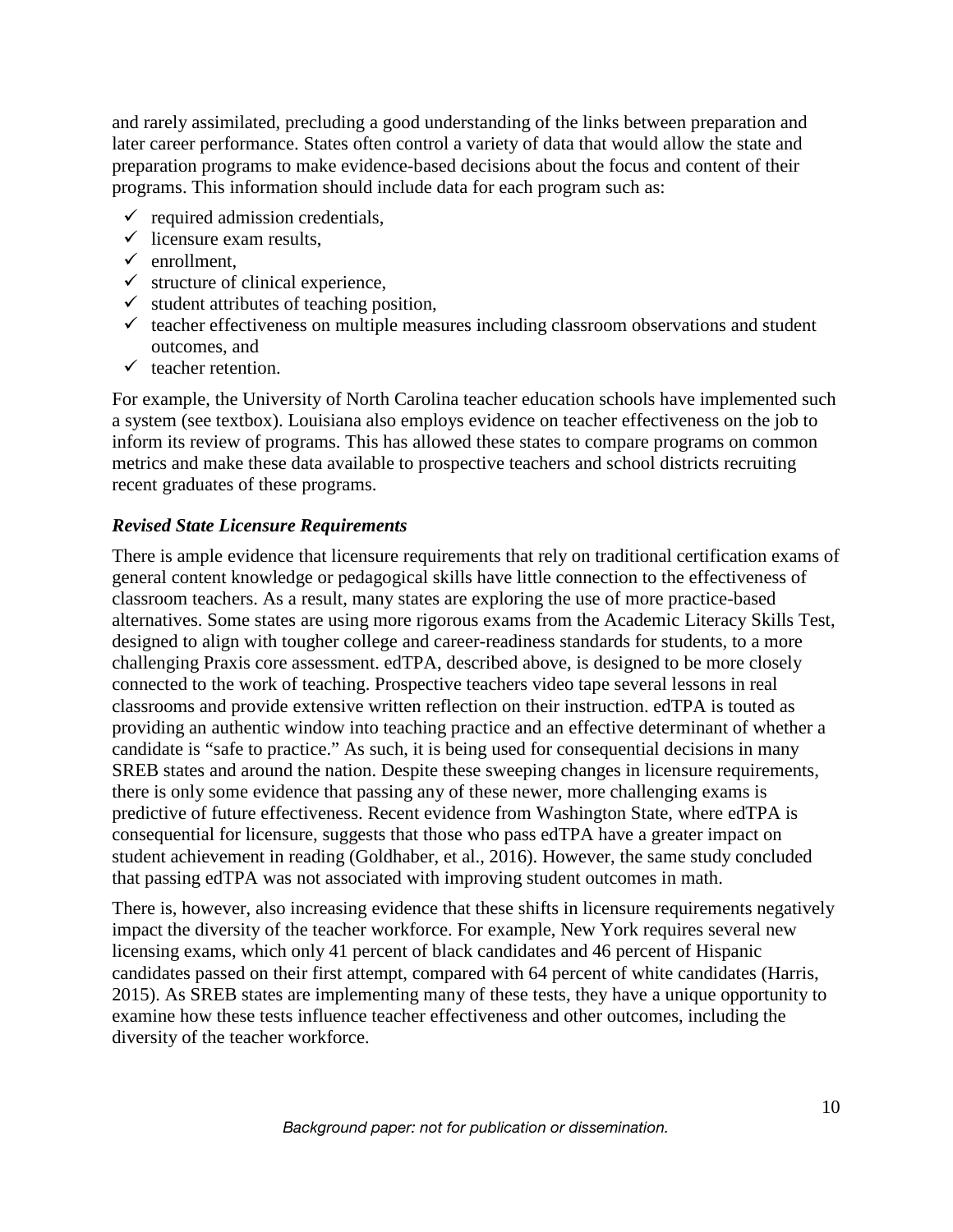We expect the landscape of licensure exams to continue to shift in coming years. ETS has partnered with the University of Michigan to design NOTE, a high-tech performance assessment in a simulated classroom environment. Candidates will be asked to demonstrate high-quality use of teaching practices with student avatars. Determining the degree to which and ways in which these new assessments serve as effective performance screens is essential before radically redesigning state licensure requirements.

## *High-Quality Clinical Experiences*

Providing teachers with high-quality clinical experiences is one of the few conclusive implications of the extant research on teacher preparation. Rigorous studies of teachers in New York City (Ronfeldt, 2012) and Washington State (Goldhaber, Krieg & Theobald, 2016), for example, have demonstrated the value of placing student teachers in schools with low teacher turnover and matching student teachers with mentors who teach in settings similar to those in which they anticipate teaching. Though some individual programs use these and other criteria to carefully place candidates in schools likely to foster their success, no states to our knowledge have policies in place that make such experiences the norm. Given the limited duration of teacher education, programs would be well served to think strategically about using student teaching to cultivate the knowledge and skills prospective teachers will need in the specific kinds of schools in which they anticipate working.

Several efforts are currently underway that will better define the most crucial elements of highquality field experiences. For example, the Massachusetts Department of Education is working with its preparation programs to develop high quality field experiences and measure their effects.

#### **Summary**

Many have looked to teacher education as one component of a larger strategy to build a more effective teaching workforce to address long-standing problems of inadequate student achievement and the gaps in achievement by race and income. There may well be teacher education programs that have realized this objective, but there is no systematic evidence that documents the elements of such programs or their effects. More importantly, we do not yet have clear evidence about specific approaches to preparing effective teachers. We also have multiple, sometimes competing outcomes for teacher preparation. Policies that alleviate current teacher shortages by reducing barriers to entry, for example, may simultaneously negatively impact efforts to raise standards for teachers. Conversely, mandating new, more rigorous licensure exams without clear evidence about their reliability or validity may exacerbate teacher shortages and reduce the diversity of the teaching workforce.

To avoid developing policies with unintended consequences, we must think strategically about how to build a more robust research base about teacher preparation. In particular, how do we build capacity and data systems that allow us to compare the effectiveness of graduates from different programs? How do we foster risk-taking and innovation among teacher education programs while maintaining consistent standards for licensure and accreditation? How do we recruit high numbers of new teachers while trying to raise standards for entry into the profession?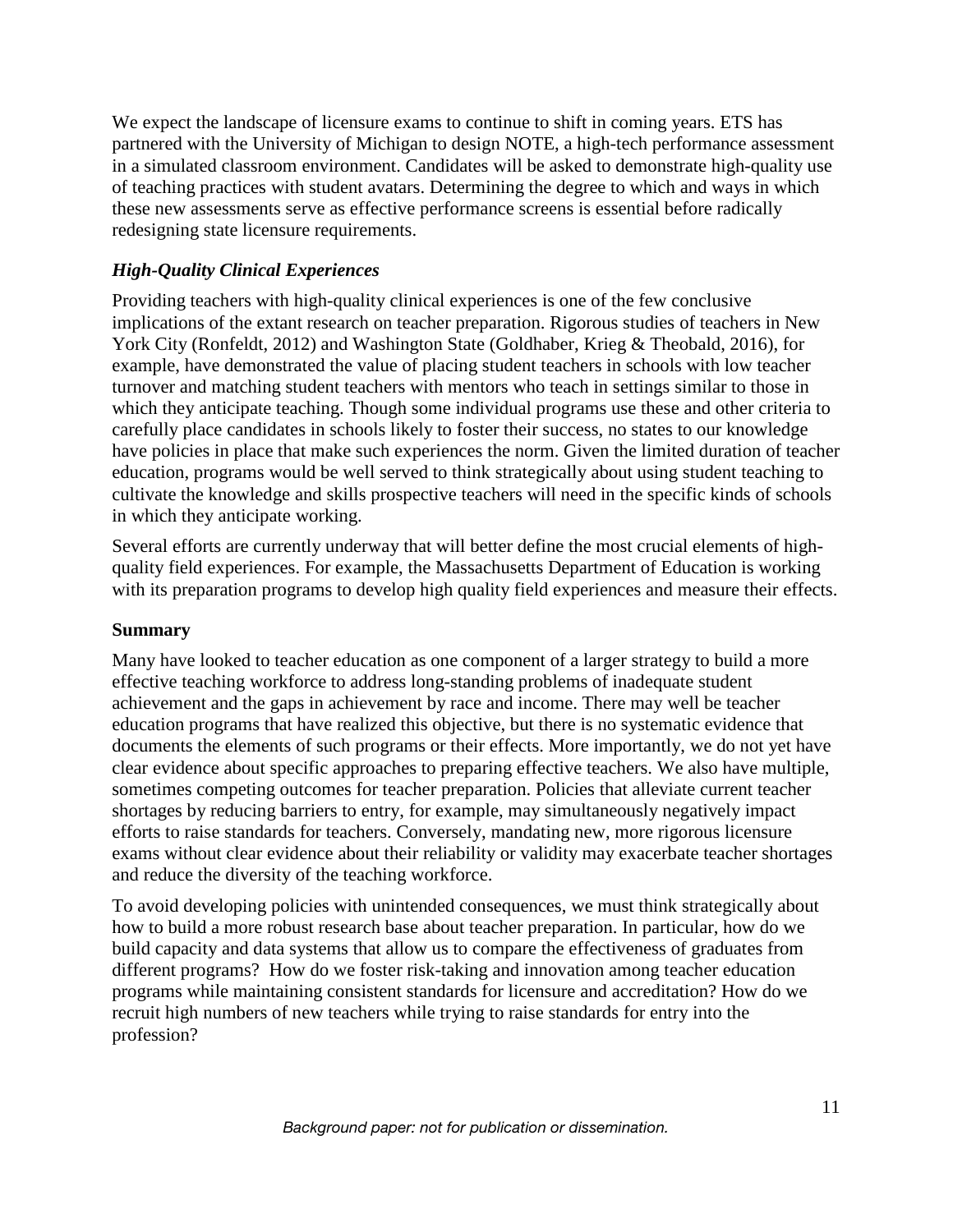There are no easy answers to these questions, but engaging in discussion about them is vital to building a stronger system of teacher preparation. The promising practices outlined above, many of which are being pursued by SREB states, provide opportunities to build more robust systems of teacher education. Doing so requires careful development, implementation and evaluation of these policies.

*Julie Cohen and Jim Wyckoff of the University of Virginia, consultants to the SREB Teacher Preparation Commission, prepared this paper for the Commission's June 2016 meeting.*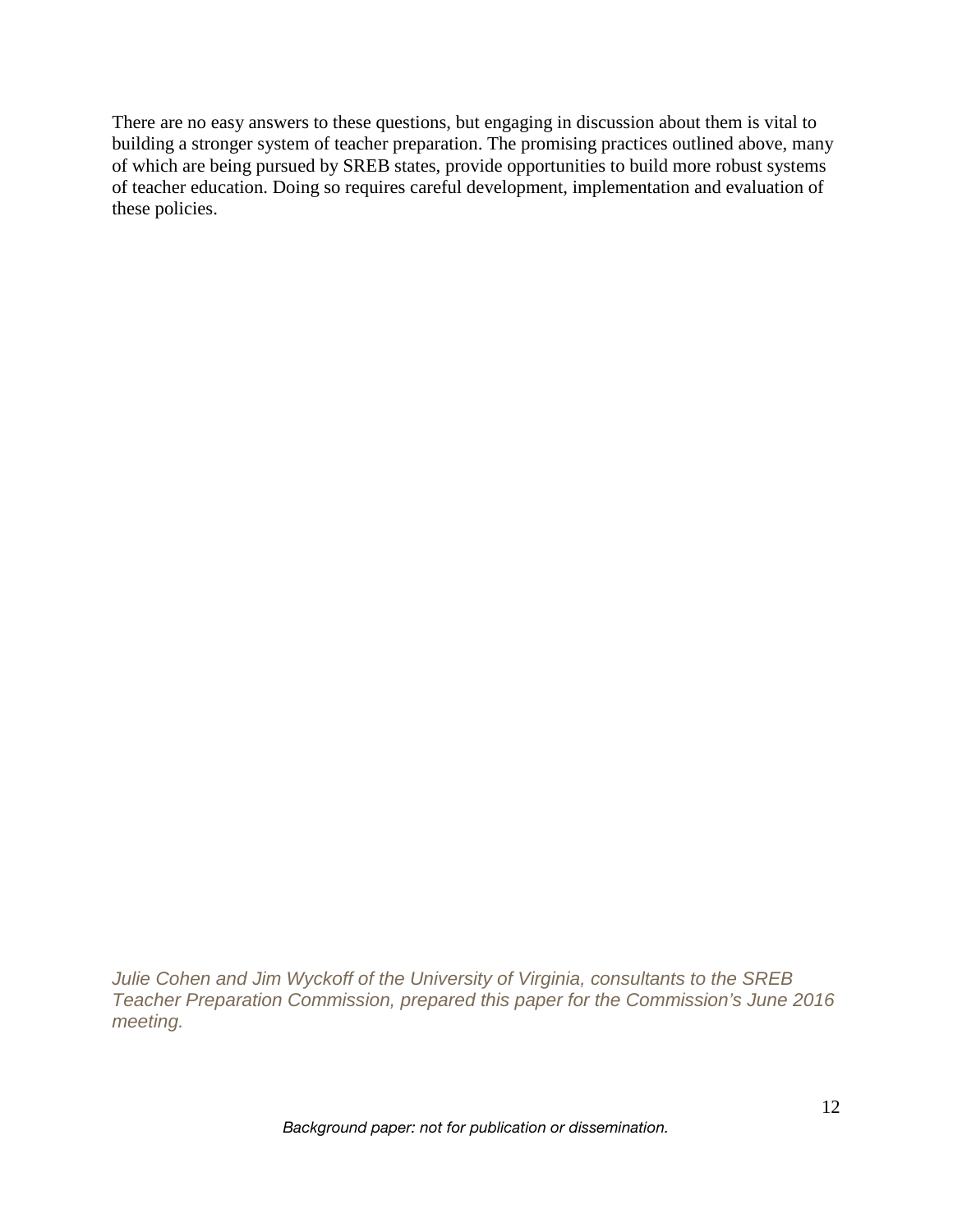#### **References**

- Atteberry, A., Loeb, S., & Wyckoff, J. (2015). Do first impressions matter? Predicting early career teacher effectiveness. *AERA Open, 1*, 2332858415607834.
- Bastian, K. C., & Henry, G. T. (2015). The apprentice pathways to the principalship and student achievement. *Educational Administration Quarterly, 51*, 600-639.
- Boyd, D. J., Grossman, P. L., Lankford, H., Loeb, S., & Wyckoff, J. (2009). Teacher preparation and student achievement. *Educational Evaluation and Policy Analysis, 31*, 416-440.
- Boyd, D., Grossman, P., Lankford, H., Loeb, S., & Wyckoff, J. (2006). How changes in entry requirements alter the teacher workforce and affect student achievement. *Education, 1*, 176- 216.
- Boyd, D., Lankford, H., Loeb, S., Rockoff, J., & Wyckoff, J. (2008). The narrowing gap in new york city teacher qualifications and its implications for student achievement in high-poverty schools. *Journal of Policy Analysis and Management, 27*, 793-818.
- Chetty, R., Friedman, J. N., & Rockoff, J. E. (2013). Measuring the impacts of teachers I: Evaluating bias in teacher value-added estimates (Working Paper No. 19423). Retrieved from National Bureau of Economic Research website: http://www.nber.org/papers/w19423
- Clotfelter, C. T., Ladd, H. F., & Vigdor, J. L. (2007). Teacher credentials and student achievement: Longitudinal analysis with student fixed effects. *Economics of Education Review, 26*, 673-682.
- Committee on the Study of Teacher Preparation Programs in the United States. (2010). *Preparing teachers: Building evidence for sound policy*. Retrieved from http://www.nap.edu/catalog/12882/preparing-teachers-building-evidence-for-sound-policy
- Constantine, J., Player, D., Silva, T., Hallgren, K., Grider, M., & Deke, J. (2009). *An evaluation of teachers trained through different routes to certification. Final report*. (NCEE Report 4043). Retrieved from Institute of Education Sciences website: http://ies.ed.gov/ncee/pubs/20094043/pdf/20094043.pdf
- Dobbie, W. (2011). *Teacher characteristics and student achievement: Evidence from teach for america*. Unpublished Manuscript, Harvard University, Cambridge, Massachusetts.
- Duckworth, A. L., Quinn, P. D., & Seligman, M. E. (2009). Positive predictors of teacher effectiveness. *The Journal of Positive Psychology, 4*, 540-547.
- Education First, *Ensuring High Quality Teacher Talent* (2015) Retrieved from Education First website: http://education-first.com/wp-content/uploads/2016/01/Ensuring-High-Quality-Teacher-Talent.pdf
- Gansle, K. A., Noell, G. H., & Burns, J. M. (2012). Do student achievement outcomes differ across teacher preparation programs? An analysis of teacher education in Louisiana. *Journal of Teacher Education, 63*, 304-317.
- Goldhaber, D., Cowan, J., & Theobald, R.(2016) Evaluating Prospective Teachers: Testing the Predictive Validity of the edTPA. *CALDER Working Paper*.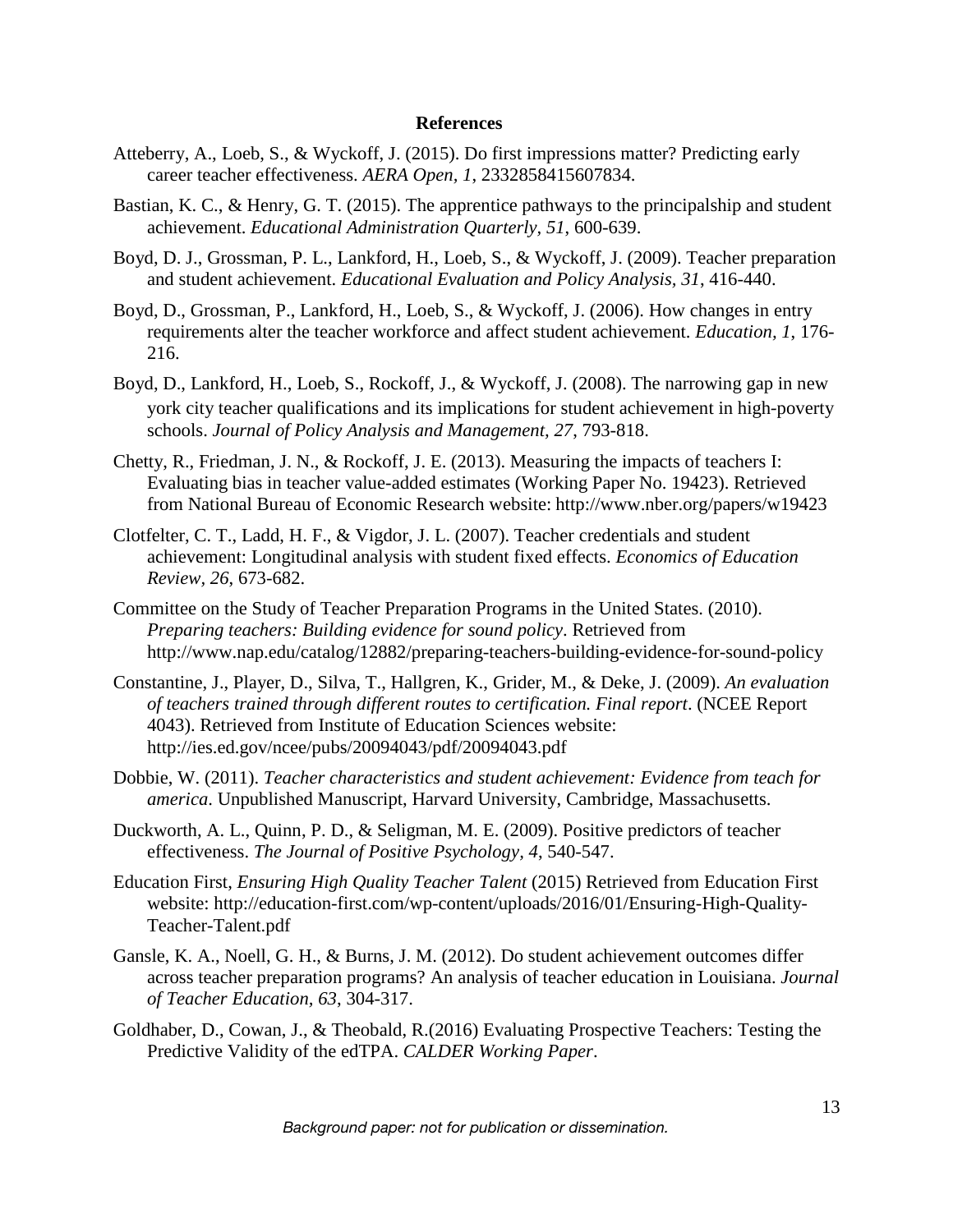- Goldhaber, D., & Grout, C. (2016). Which plan to choose? The determinants of pension system choice for public school teachers. *Journal of Pension Economics and Finance, 15*, 30-54.
- Goldhaber, D., Krieg, J. M., & Theobald, R. (2016). *Does the match matter? Exploring whether student teaching experiences affect teacher effectiveness and attrition* (National Center for Analysis of Longitudinal Data in Educational Research). Washington, DC: American Institutes of Research
- Goldhaber, D., Liddle, S., & Theobald, R. (2013). The gateway to the profession: Assessing teacher preparation programs based on student achievement. *Economics of Education Review, 34*, 29-44.
- Harris, D., & Sass, T. (2007). *Teacher training, teacher quality and student achievement* (National Center for Analysis of Longitudinal Data in Educational Research). Washington, DC: American Institutes of Research
- Harris, D. N., & Sass, T. R. (2011). Teacher training, teacher quality and student achievement. *Journal of Public Economics, 95*, 798-812.
- Harris, E. (2015), Tough tests for teachers, with question of bias. *New York Times,* pp. A1.
- Henry, G. T., Bastian, K. C., Fortner, C. K., Kershaw, D. C., Purtell, K. M., Thompson, C. L., et al. (2014). Teacher preparation policies and their effects on student achievement. *Education, 9*, 264-303.
- Henry, G. T., Purtell, K. M., Bastian, K. C., Fortner, C. K., Thompson, C. L., Campbell, S. L., et al. (2014). The effects of teacher entry portals on student achievement. *Journal of Teacher Education, 65*, 7-23.
- Hill, H. C., Rowan, B., & Ball, D. L. (2005). Effects of teachers' mathematical knowledge for teaching on student achievement. *American Educational Research Journal, 42*, 371-406.
- Ingersoll,R., Merrill,L., & May, H. (2012*).* Retaining teachers: How preparation matters. *Educational Leadership.*
- Jacob, B., J. Rockoff, E. Taylor, B. Lindy, & R. Rosen (2016). Teacher Applicant Hiring and Teacher Performance: Evidence from DC Public Schools. NBER Working Paper 22054.
- Kane, T. J., Rockoff, J. E., & Staiger, D. O. (2008). What does certification tell us about teacher effectiveness? Evidence from new york city. *Economics of Education Review, 27*, 615-631.
- Koedel, C., Parsons, E., Podgursky, M., & Ehlert, M. (2015). Teacher preparation programs and teacher quality: Are there real differences across programs? *Education Finance and Policy, 4*, 508-534.
- Lincove, J. A., Osborne, C., Dillon, A., & Mills, N. (2013). The politics and statistics of valueadded modeling for accountability of teacher preparation programs. *Journal of Teacher Education,* doi: 0022487113504108.
- Mihaly, K., McCaffrey, D. F., Staiger, D. O., & Lockwood, J. (2013). A composite estimator of effective teaching. *Seattle, WA: Bill & Melinda Gates Foundation*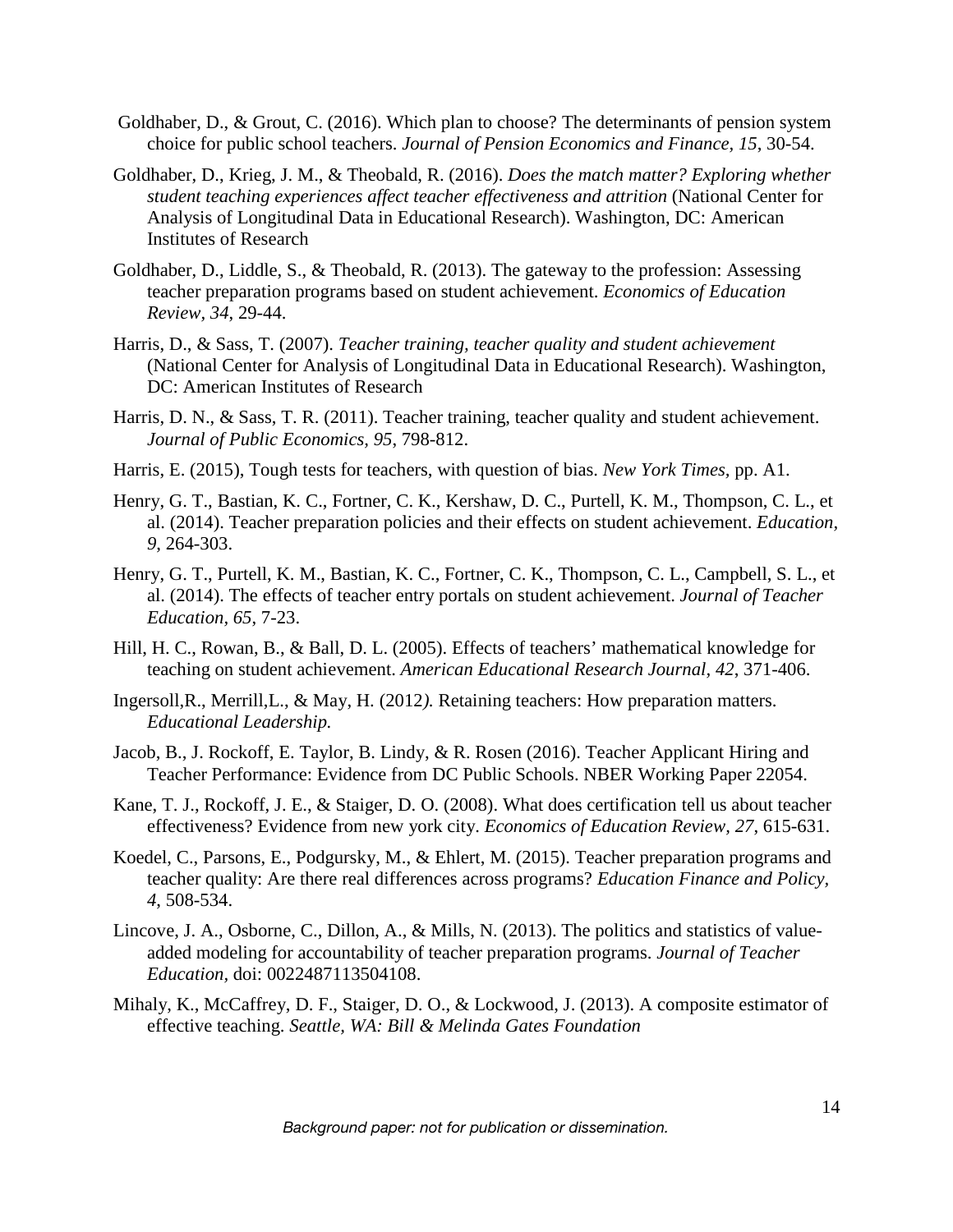- Papay, J. P., & Kraft, M. A. (2015). Productivity returns to experience in the teacher labor market: Methodological challenges and new evidence on long-term career improvement. *Journal of Public Economics, 130*, 105-119.
- Papay, J. P., West, M. R., Fullerton, J. B., & Kane, T. J. (2012). Does an urban teacher residency increase student achievement? Early evidence from Boston. *Educational Evaluation and Policy Analysis, 34*, 413-434.
- Rockoff, J. E. (2004). The impact of individual teachers on student achievement: Evidence from panel data. *The American Economic Review, 94*, 247-252.
- Rockoff, J. E., Jacob, B. A., Kane, T. J., & Staiger, D. O. (2011). Can you recognize an effective teacher when you recruit one? *Education, 6*, 43-74.
- Rockoff, J. E., & Speroni, C. (2010). Subjective and objective evaluations of teacher effectiveness. *The American Economic Review, 100*, 261-266.
- Ronfeldt, M. (2012). Where should student teachers learn to teach? Effects of field placement school characteristics on teacher retention and effectiveness. *Educational Evaluation and Policy Analysis, 34*, 3-26.
- Ronfeldt, M., Farmer, S. O., McQueen, K., & Grissom, J. A. (2015). Teacher collaboration in instructional teams and student achievement. *American Educational Research Journal, 52*, 475-514.
- Ronfeldt, M., Reininger, M., & Kwok, A. (2013). Recruitment or preparation? Investigating the effects of teacher characteristics and student teaching. *Journal of Teacher Education,* doi: 0022487113488143.
- Ronfeldt, M., Schwartz, N., & Jacob, B. (2013). Does pre-service preparation matter? Examining an old question in new ways. *Teachers College Record,* doi: 01614681
- Sass, T. R., Semykina, A., & Harris, D. N. (2014). Value-added models and the measurement of teacher productivity. *Economics of Education Review, 38*, 9-23.
- Sawchuk, S. (2011). Teacher residencies make strides, encounter obstacles. *Education Week, 30*(36), 12-13.
- University of North Carolina. (2016). *UNC Educator Quality Dashboard*. Retrieved from: http://eqdashboard.northcarolina.edu/
- United States Department of Education. (2016). *2015 Title II Reports*. Retrieved from: https://title2.ed.gov/Public/Home.aspx
- Xu, Z., Hannaway, J., & Taylor, C. (2011). Making a difference? The effects of teach for america in high school. *Journal of Policy Analysis and Management, 30*, 447-469.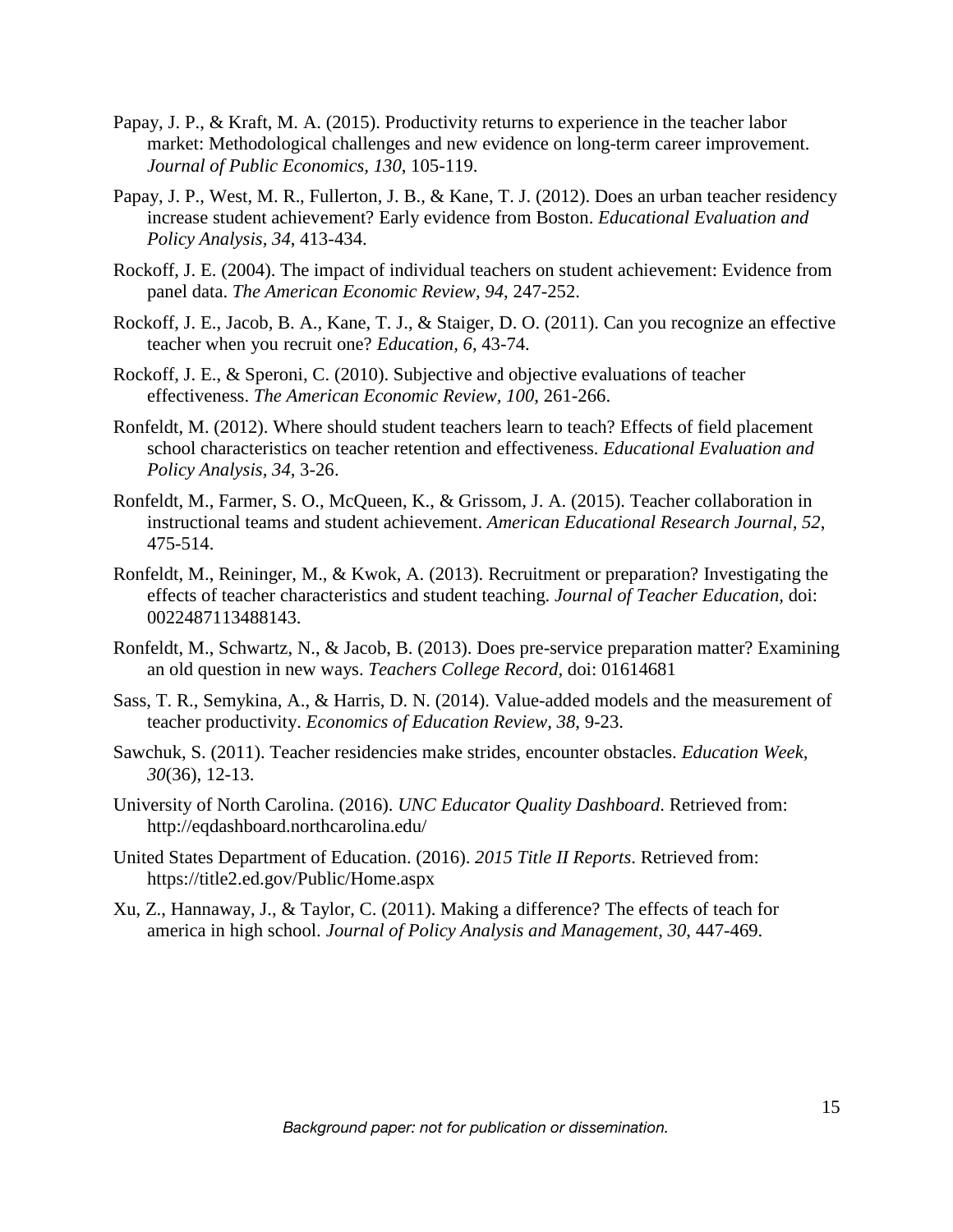#### **State General Information Routes to Licensure Percentage in Traditional/ Alternative Routes Stages to Licensure Assessments Clinical Requirement** Alabama  $\bullet$  GPA $\cdot$  2.5 • Criminal Background Check (CBC): Yes • Fee: \$30 Traditional: • Class A • Class AA • Class B Alternative: • Alternative Class A • Alternative Baccalaureate Level Traditional: 76% Alternative: 24% • Class A • Class B Basic Skills: • ACT WorkKeys • Applied Math, • Reading for Writing, • Writing Additional Assessments: • Principals of Leadership and Teaching (PLT) for grade band • Subject and grade specific Praxis Handled at preparation program level **Arkansas** • GPA: None. • CBC: Yes • Fee: \$75 Traditional: • University based teacher preparation Alternative: • Arkansas Professional Pathway to Educator Licensure • Non-Traditional MAT, MED, MTLL through Colleges and Universities • Teach For America (TFA) • Arkansas Teacher Corp • Provisional Professional Teaching License Traditional: 74% Alternative: 26% • Provisional • Standard Basic Skills: • Praxis 1 Core Academic Skills Reading, Writing, Math Additional Assessments: • Subject and grade band specific Praxis Handled at preparation program level **Delaware** • GPA: None • CBC: No • Fee: \$100 Traditional: • University based teacher preparation Alternative: • Delaware Transition to Teaching Traditional: 94% Alternative: 6% Emergency Certificate Standard Certificate • Initial Basic Skills: • Praxis 1 Core Academic Skills Reading, Writing, Math Additional Assessments: • Subject and grade band • Student teaching in regionally accredited university prep program, • TFA: Institute + 200 hrs pre-service training • Residency (120 hrs of

## *Appendix Table 1- Teacher Licensure Requirements By State\**

\* Information compiled from state agency websites and conversations with state departments of education by University of Virginia researchers, March 2016.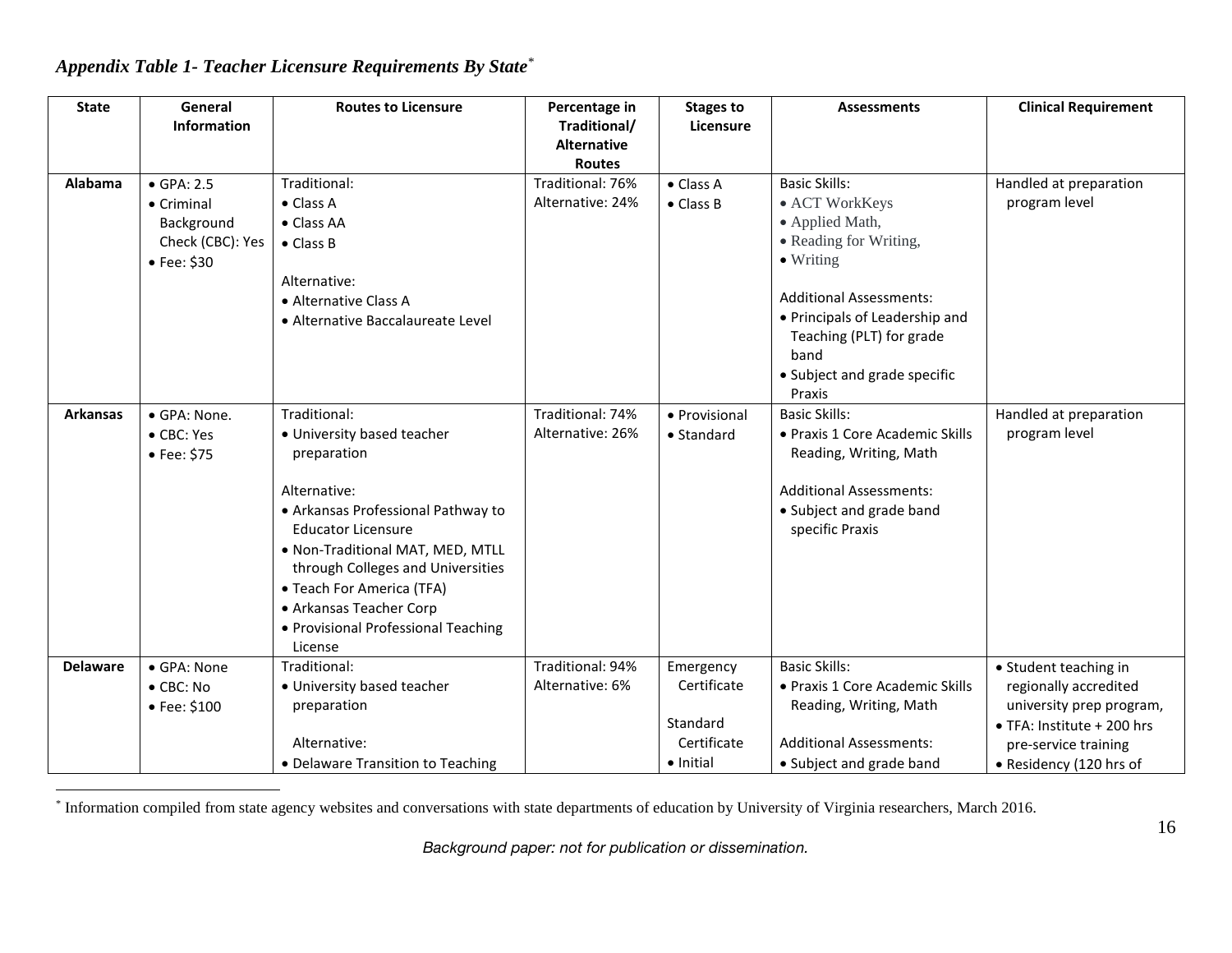| <b>State</b>   | General<br><b>Information</b>                                                                                               | <b>Routes to Licensure</b>                                                                                                                                                                                                                                                                                                                                                                                                   | Percentage in<br>Traditional/<br><b>Alternative</b><br><b>Routes</b> | <b>Stages to</b><br>Licensure                                       | <b>Assessments</b>                                                                                                                                                                                                                                                                                                                                                                                                                                                                  | <b>Clinical Requirement</b>                                                                                        |
|----------------|-----------------------------------------------------------------------------------------------------------------------------|------------------------------------------------------------------------------------------------------------------------------------------------------------------------------------------------------------------------------------------------------------------------------------------------------------------------------------------------------------------------------------------------------------------------------|----------------------------------------------------------------------|---------------------------------------------------------------------|-------------------------------------------------------------------------------------------------------------------------------------------------------------------------------------------------------------------------------------------------------------------------------------------------------------------------------------------------------------------------------------------------------------------------------------------------------------------------------------|--------------------------------------------------------------------------------------------------------------------|
|                |                                                                                                                             | Partnership<br>$\bullet$ TFA<br>• Residency Programs                                                                                                                                                                                                                                                                                                                                                                         |                                                                      | · Advanced                                                          | specific Praxis                                                                                                                                                                                                                                                                                                                                                                                                                                                                     | preservice, + 1 full year of<br>residency)<br>• 1 year (91 days) of long-<br>term subbing in high-<br>needs fields |
| <b>Florida</b> | $\bullet$ GPA: 2.5 in<br>content area<br>• CBC: Yes<br>• Fee: \$75                                                          | Traditional:<br>· University based teacher<br>preparation<br><b>Alternative Routes:</b><br>• Educator Preparation Institutes<br>· District Professional Development<br><b>Certification Program</b><br>• American Board for Certification of<br><b>Teaching Excellence Certificate</b><br>• College Teaching Experience<br>• Professional Training Option<br>• Professional Preparation through<br><b>College Coursework</b> | Traditional: 76%<br>Alternative: 24%                                 | • Temporary<br>· Professional                                       | Mastery of General<br>Knowledge:<br>• Passing score Florida General<br>Knowledge Test<br>• Teaching certificate issued by<br>a US state or territory<br>• A certificate issued by the<br>National Board for<br><b>Professional Teaching</b><br><b>Standards or the American</b><br>Board for Certification of<br>Teacher Excellence<br>• Two semesters of full-time<br>college teaching experience<br>or the equivalent in part-time<br>college teaching experience<br>• GRE Scores | Pathway specific                                                                                                   |
| Georgia        | • GPA: 2.5 or<br>proof of<br>acceptance into<br>GA educator<br>program<br>• CBC: pre-service<br>only<br>$\bullet$ Fee: \$20 | Traditional:<br>· Induction Pathways 1-4<br>Alternative Routes (all partner with<br>school district):<br>• Regional Education Service<br>Agencies<br>• County or School Districts<br>$\bullet$ TFA<br>• GA Charter Schools<br>• Technical College System of GA                                                                                                                                                               | Traditional: 92%<br>Alternative: 8%                                  | • Pre-Service<br>Induction<br>• Professional<br>• Advanced/<br>Lead | · GACE Basic Skills Tests in<br>Reading, Writing and<br>Mathematics.<br>• GACE content area exam<br>· edTPA performance<br>assessment                                                                                                                                                                                                                                                                                                                                               | 560-600 clinical hours                                                                                             |
| Kentucky       | · GPA: No, unless<br>outside U.S.                                                                                           | Traditional:<br>· University based teacher                                                                                                                                                                                                                                                                                                                                                                                   | Traditional: 86%<br>Alternative: 14%                                 | • Rank III<br>• Rank II                                             | <b>Basic Skills:</b><br>• Praxis 1 Core Academic Skills                                                                                                                                                                                                                                                                                                                                                                                                                             | Required letter of<br>completion                                                                                   |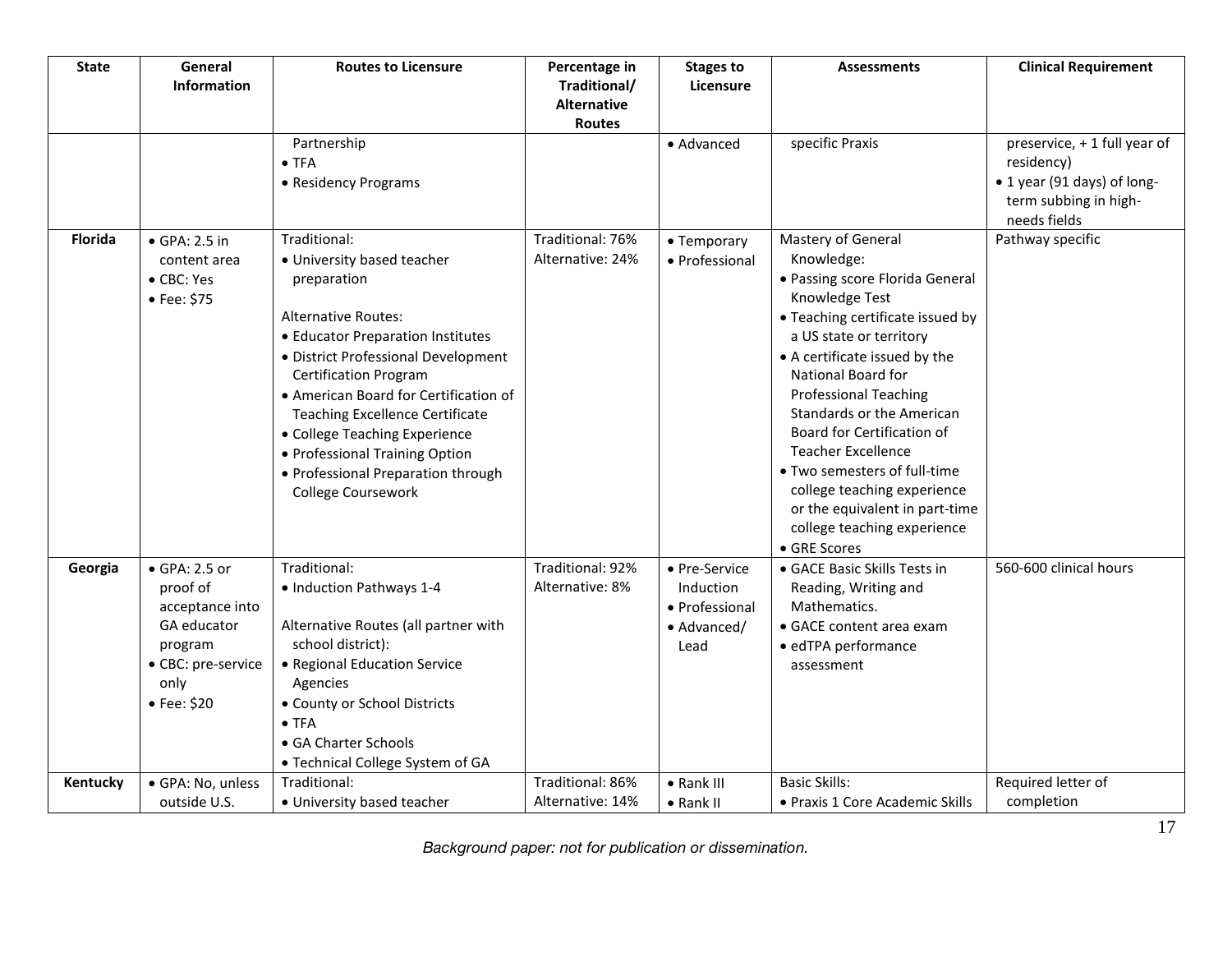| <b>State</b> | General<br><b>Information</b>                                                   | <b>Routes to Licensure</b>                                                                                                                                                                                                                                                                                                                                                    | Percentage in<br>Traditional/<br><b>Alternative</b><br>Routes | <b>Stages to</b><br>Licensure                                                                                                                      | <b>Assessments</b>                                                                                                                                                                                                                       | <b>Clinical Requirement</b>                                                                                      |
|--------------|---------------------------------------------------------------------------------|-------------------------------------------------------------------------------------------------------------------------------------------------------------------------------------------------------------------------------------------------------------------------------------------------------------------------------------------------------------------------------|---------------------------------------------------------------|----------------------------------------------------------------------------------------------------------------------------------------------------|------------------------------------------------------------------------------------------------------------------------------------------------------------------------------------------------------------------------------------------|------------------------------------------------------------------------------------------------------------------|
|              | • CBC: Yes<br>• Fee: \$50                                                       | preparation<br><b>Alternative Routes:</b><br>• Exceptional Work Experience<br>Certification<br>• District Training Certification<br>• College Faculty Certification<br>• Adjunct Instructor Certification<br>• Veterans of the Armed forces<br>· University-Based Alternative Route<br>to Certification<br>• Institute Alternative Route to<br>Certification<br>$\bullet$ TFA |                                                               | $\bullet$ Rank I                                                                                                                                   | Reading, Writing, Math<br><b>Additional Assessments:</b><br>• Subject and grade band<br>specific Praxis                                                                                                                                  |                                                                                                                  |
| Louisiana    | · GPA: No<br>$\bullet$ CBC: No<br>(professional<br>conduct form)<br>• Fee: \$50 | Traditional:<br>· University based teacher<br>preparation<br>Alternative Routes (9 total in three<br>broad tracks):<br>• Master's Degree<br>• Certification Only Program<br>• Practitioner Teacher Program                                                                                                                                                                    | Traditional: 46%<br>Alternative: 54%                          | $\bullet$ Level 1<br>$\bullet$ Level 2<br>• Level 3                                                                                                | <b>Basic Skills:</b><br>· Praxis 1 Core Academic Skills<br>Reading, Writing, Math<br><b>Additional Assessments:</b><br>• Principals of Leadership and<br>Teaching (PLT) for grade<br>band<br>• Subject and grade band<br>specific Praxis | Traditional:<br>· 180 hrs plus semester<br>student teaching<br>Alternative Route:<br>• Track dependent           |
| Maryland     | $\bullet$ GPA: 2.75<br>$\bullet$ CBC: No<br>· Fee: Yes,<br>amount<br>unknown    | Traditional:<br>· University based teacher<br>preparation<br><b>Alternative Routes:</b><br>· District Based Resident Teaching<br><b>Certificate Programs</b><br>• Baltimore City Teaching Residency<br>partnership with The New Teacher                                                                                                                                       | Traditional: 86%<br>Alternative: 14%                          | • Professional<br>Eligibility<br>Certificate<br>$\bullet$ Standard<br>Professional<br>Certificate 1<br>• Standard<br>Professional<br>Certificate 2 | <b>Basic Skills:</b><br>· Praxis 1 Core Academic Skills<br>Reading, Writing, Math<br><b>Additional Assessments:</b><br>• Subject and grade band<br>specific Praxis                                                                       | Traditional:<br>• 3 credit internship, grade<br>of C or higher<br><b>Alternative Route:</b><br>• Track dependent |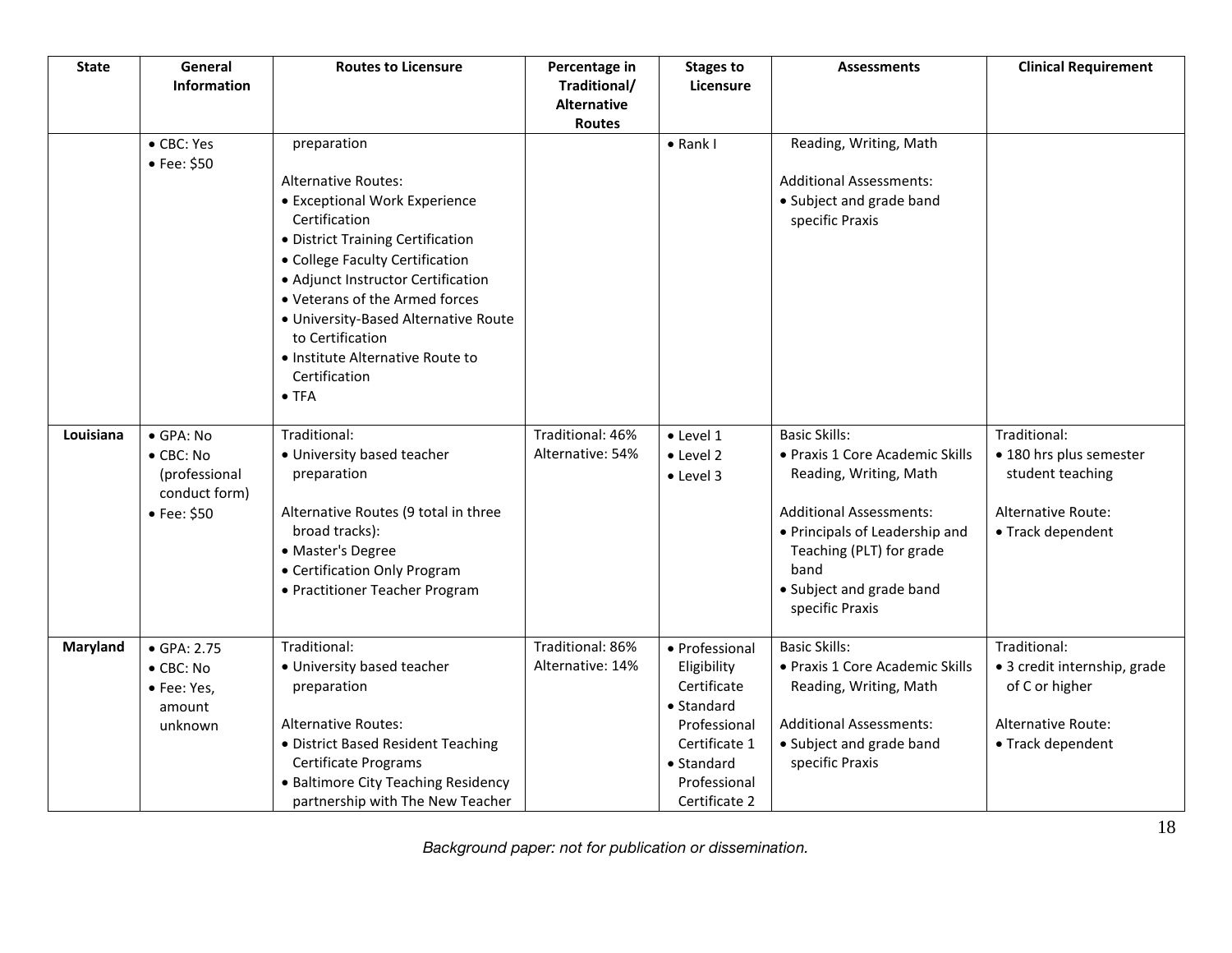| <b>State</b> | General            | <b>Routes to Licensure</b>                  | Percentage in                      | <b>Stages to</b>            | <b>Assessments</b>              | <b>Clinical Requirement</b> |
|--------------|--------------------|---------------------------------------------|------------------------------------|-----------------------------|---------------------------------|-----------------------------|
|              | <b>Information</b> |                                             | Traditional/<br><b>Alternative</b> | Licensure                   |                                 |                             |
|              |                    |                                             | Routes                             |                             |                                 |                             |
|              |                    | Project (TNTP)                              |                                    | • Advanced                  |                                 |                             |
|              |                    | • Teach for America                         |                                    | Professional                |                                 |                             |
|              |                    | • Urban Teacher Center                      |                                    | Certificate                 |                                 |                             |
|              |                    | • Alternative Teacher Preparation           |                                    | • Resident                  |                                 |                             |
|              |                    | Program in World Languages                  |                                    | Teacher                     |                                 |                             |
|              |                    | (Goucher College)                           |                                    | Certificate                 |                                 |                             |
|              |                    | • Montgomery County Alternative             |                                    | • Conditional               |                                 |                             |
|              |                    | <b>Certification for Effective Teachers</b> |                                    | Certificate                 |                                 |                             |
|              |                    | • Maryland Science and                      |                                    |                             |                                 |                             |
|              |                    | <b>Mathematics Resident Teacher</b>         |                                    |                             |                                 |                             |
|              |                    | • Prince George's County Resident           |                                    |                             |                                 |                             |
|              |                    | <b>Teacher Program</b>                      |                                    |                             |                                 |                             |
| Mississippi  | · GPA: C or higher | Traditional:                                | Traditional: 63%                   | $\bullet$ Class A =         | <b>Basic Skills:</b>            | Handled at preparation      |
|              | in preparation     | • One Year Teacher Intern License           | Alternative: 37%                   | Bachelor's                  | • Praxis 1 Core Academic Skills | program level               |
|              | coursework,        | • Five Year Educator License                |                                    | level                       | Reading, Writing, Math          |                             |
|              | 2.75 on pre-       |                                             |                                    | $\bullet$ Class AA =        |                                 |                             |
|              | major              | Alternative Routes (not for                 |                                    | Master's                    | <b>Additional Assessments:</b>  |                             |
|              | coursework         | prospective K-3 teachers):                  |                                    | level                       | • Subject and grade band        |                             |
|              | · CBC: No,         | • Master of Arts in Teaching                |                                    | $\bullet$ Class AAA =       | specific Praxis                 |                             |
|              | character          | <b>Alternate Route</b>                      |                                    | Specialist                  |                                 |                             |
|              | checklist          | · Mississippi Alternate Path to             |                                    | level                       |                                 |                             |
|              | • Fee: None        | <b>Quality Teachers</b>                     |                                    | $\bullet$ Class AAAA =      |                                 |                             |
|              |                    | • Teach Mississippi Institute               |                                    | Doctorate                   |                                 |                             |
|              |                    | • American Board for the                    |                                    | level I                     |                                 |                             |
|              |                    | <b>Certification of Teacher Excellence</b>  |                                    |                             |                                 |                             |
|              |                    | • 5 Year Alternative program                |                                    |                             |                                 |                             |
| <b>North</b> | · GPA: No          | Traditional:                                | Traditional: 80%                   | • Lateral Entry             | <b>Basic Skills:</b>            | Handled at preparation      |
| Carolina     | • CBC: yes         | · University based teacher                  | Alternative: 20%                   | Provisional                 | • Pearson Test for North        | program level               |
|              | • Fee: In State:   | preparation                                 |                                    | Professional                | Carolina: Foundations of        |                             |
|              | \$55, Out of       |                                             |                                    | Educators                   | <b>Reading and General</b>      |                             |
|              | State: \$85        | <b>Alternative Routes:</b>                  |                                    | License                     | Curriculum (Elementary and      |                             |
|              |                    | • College or university Master's            |                                    | (alternative<br>route only) | Exceptional Children only)      |                             |
|              |                    | program<br>• Regional Alternative Licensing |                                    | $\bullet$ Standard          | <b>Additional Assessments:</b>  |                             |
|              |                    |                                             |                                    | Professional                | • Subject and grade band        |                             |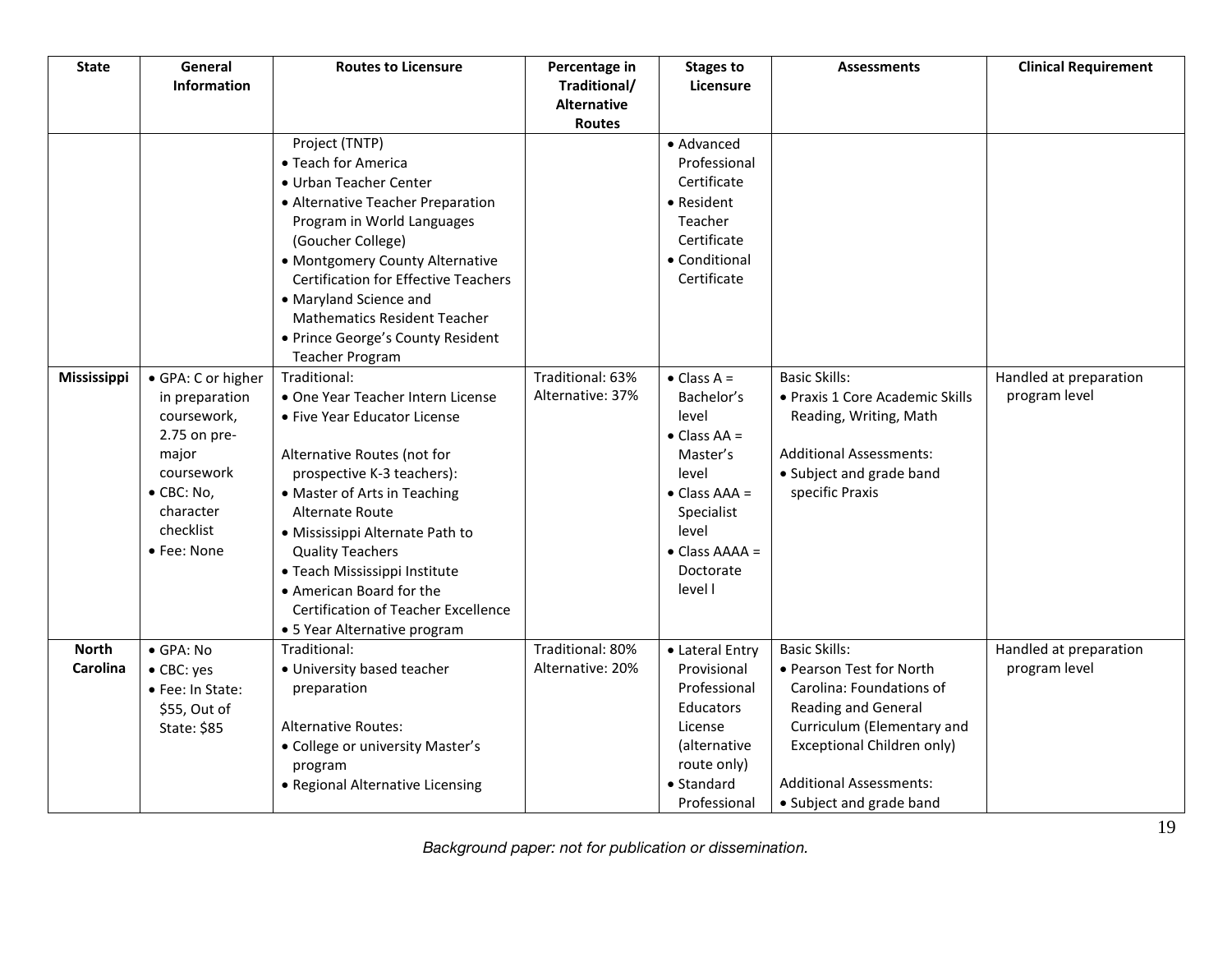| <b>State</b>    | General<br>Information | <b>Routes to Licensure</b>                                           | Percentage in<br>Traditional/ | <b>Stages to</b><br>Licensure | <b>Assessments</b>                      | <b>Clinical Requirement</b> |
|-----------------|------------------------|----------------------------------------------------------------------|-------------------------------|-------------------------------|-----------------------------------------|-----------------------------|
|                 |                        |                                                                      | <b>Alternative</b><br>Routes  |                               |                                         |                             |
|                 |                        | Center                                                               |                               | $\mathbf{1}$                  | specific Praxis                         |                             |
|                 |                        |                                                                      |                               | • Standard                    |                                         |                             |
|                 |                        |                                                                      |                               | Professional                  |                                         |                             |
|                 |                        |                                                                      |                               | $\overline{2}$                |                                         |                             |
| <b>Oklahoma</b> | $\bullet$ GPA: 2.5     | Traditional:                                                         | Traditional: 75%              | 5 Year                        | <b>Basic Skills:</b>                    | Handled at preparation      |
|                 | • CBC: yes             | • University based teacher                                           | Alternative: 25%              | Renewable                     | · Oklahoma General Education            | program level               |
|                 | • Fee: \$50            | preparation                                                          |                               | Certificate                   | Test                                    |                             |
|                 |                        | <b>Alternative Routes:</b>                                           |                               |                               | <b>Additional Assessments:</b>          |                             |
|                 |                        | • Master's degree at state approved<br>program                       |                               |                               | · Oklahoma Subject Area Tests<br>(OSAT) |                             |
|                 |                        | • American Board for Certification of                                |                               |                               | · Oklahoma Professional                 |                             |
|                 |                        | <b>Teacher Excellence</b>                                            |                               |                               | Teaching Exam (OPTE)                    |                             |
|                 |                        | $\bullet$ TFA                                                        |                               |                               |                                         |                             |
|                 |                        | • Paraprofessional to teacher                                        |                               |                               |                                         |                             |
|                 |                        | program                                                              |                               |                               |                                         |                             |
|                 |                        | • Special Education Non-Traditional<br>Alternative Placement Program |                               |                               |                                         |                             |
|                 |                        | • CareerTech Instructor Certification                                |                               |                               |                                         |                             |
|                 |                        | • Troops for Teachers                                                |                               |                               |                                         |                             |
|                 |                        | • Four Year Olds and Younger                                         |                               |                               |                                         |                             |
|                 |                        | Certificate                                                          |                               |                               |                                         |                             |
|                 |                        | · Oklahoma Title 1 Paraprofessional                                  |                               |                               |                                         |                             |
|                 |                        | <b>Teaching Credential</b>                                           |                               |                               |                                         |                             |
|                 |                        | • Emergency Certification: At the                                    |                               |                               |                                         |                             |
|                 |                        | request of a school district                                         |                               |                               |                                         |                             |
|                 |                        | administrator only. Must be<br>approved by the State Board.          |                               |                               |                                         |                             |
| South           | • GPA: None            | Traditional:                                                         | Traditional: 88%              | $\bullet$ Bachelor's +        | <b>Basic Skills:</b>                    | Yes, details not available. |
| Carolina        | • CBC: Yes             | • University based teacher                                           | Alternative: 12%              | 18 semester                   | • Praxis 1 Core Academic Skills         |                             |
|                 | • Fee: $$105$          | preparation                                                          |                               | hours                         | Reading, Writing, Math                  |                             |
|                 |                        |                                                                      |                               | • Master's                    |                                         |                             |
|                 |                        | <b>Alternative Routes:</b>                                           |                               | $\bullet$ Master's +          | <b>Additional Assessments:</b>          |                             |
|                 |                        | • Program of Alternative                                             |                               | 30 hrs                        | • Principals of Leadership and          |                             |
|                 |                        | <b>Certification for Educators</b>                                   |                               | • Doctorate                   | Teaching (PLT) for grade                |                             |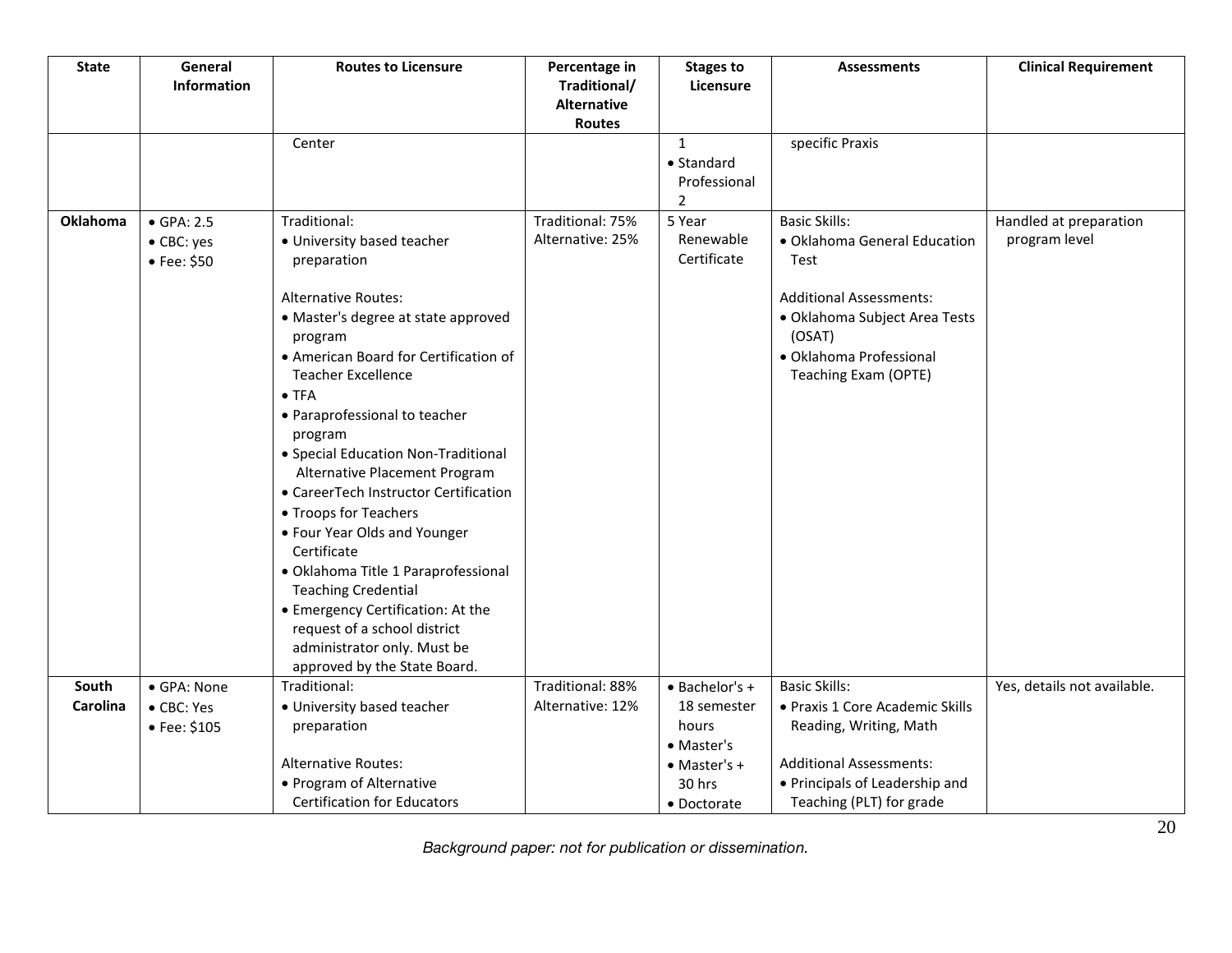| <b>State</b>     | General<br>Information             | <b>Routes to Licensure</b>                                         | Percentage in<br>Traditional/       | <b>Stages to</b><br>Licensure  | <b>Assessments</b>                          | <b>Clinical Requirement</b> |
|------------------|------------------------------------|--------------------------------------------------------------------|-------------------------------------|--------------------------------|---------------------------------------------|-----------------------------|
|                  |                                    |                                                                    | <b>Alternative</b><br><b>Routes</b> |                                |                                             |                             |
|                  |                                    | • Career and Technology Education                                  |                                     |                                | band                                        |                             |
|                  |                                    | • Teach for America                                                |                                     |                                | • Subject and grade band                    |                             |
|                  |                                    | • American Board for Certification of<br><b>Teacher Excellence</b> |                                     |                                | specific Praxis                             |                             |
|                  |                                    | • Adjunct Certification                                            |                                     |                                |                                             |                             |
|                  |                                    |                                                                    |                                     |                                |                                             |                             |
| <b>Tennessee</b> | • GPA: None                        | Traditional:                                                       | Traditional: 81%                    | • Transitional                 | <b>Basic Skills:</b>                        | Handled at preparation      |
|                  | $\bullet$ CBC: No                  | • University based teacher<br>preparation                          | Alternative: 19%                    | • Apprentice<br>• Practitioner | • Praxis 1 Core Academic Skills             | program level               |
|                  | $\bullet$ Fee: No<br>(program pays |                                                                    |                                     | • Professional                 | Reading, Writing, Math                      |                             |
|                  | fee)                               | <b>Alternative Routes:</b>                                         |                                     |                                | <b>Additional Assessments:</b>              |                             |
|                  |                                    | • Organizations working in                                         |                                     |                                | • Principals of Leadership and              |                             |
|                  |                                    | collaboration with at least one                                    |                                     |                                | Teaching (PLT) for grade                    |                             |
|                  |                                    | local education agency (LEA) with                                  |                                     |                                | band                                        |                             |
|                  |                                    | which the organization has<br>established a primary partnership.   |                                     |                                | • Subject and grade band<br>specific Praxis |                             |
|                  |                                    | • 6 approved: Memphis Teacher                                      |                                     |                                |                                             |                             |
|                  |                                    | Residency, Teach for America                                       |                                     |                                |                                             |                             |
|                  |                                    | Memphis, Teach for America                                         |                                     |                                |                                             |                             |
|                  |                                    | Nashville, Teach Tennessee, TNTP                                   |                                     |                                |                                             |                             |
|                  |                                    | Memphis, TNTP Nashville                                            |                                     |                                |                                             |                             |
| <b>Texas</b>     | • GPA: None                        | Traditional:                                                       | Traditional: 59%                    | • Probationary                 | <b>Basic Skills:</b>                        | Handled at preparation      |
|                  | • CBC: Yes<br>• Fee: Yes,          | • University based teacher<br>preparation                          | Alternative: 41%                    | $\bullet$ Standard             | • Pre-Admission Content Test<br>(PACT)      | program level               |
|                  | amount unlisted                    |                                                                    |                                     |                                |                                             |                             |
|                  |                                    | <b>Alternative Routes:</b>                                         |                                     |                                | <b>Additional Assessments:</b>              |                             |
|                  |                                    | • Texas has approximately 60                                       |                                     |                                | • TExES subject area test                   |                             |
|                  |                                    | approved alternative route                                         |                                     |                                |                                             |                             |
|                  |                                    | preparation providers (some are                                    |                                     |                                |                                             |                             |
|                  |                                    | run by universities and community                                  |                                     |                                |                                             |                             |
|                  |                                    | colleges)<br>• Regional and district-specific                      |                                     |                                |                                             |                             |
|                  |                                    | programs                                                           |                                     |                                |                                             |                             |
|                  |                                    | • Charter network programs                                         |                                     |                                |                                             |                             |
|                  |                                    | • Online preparation program                                       |                                     |                                |                                             |                             |